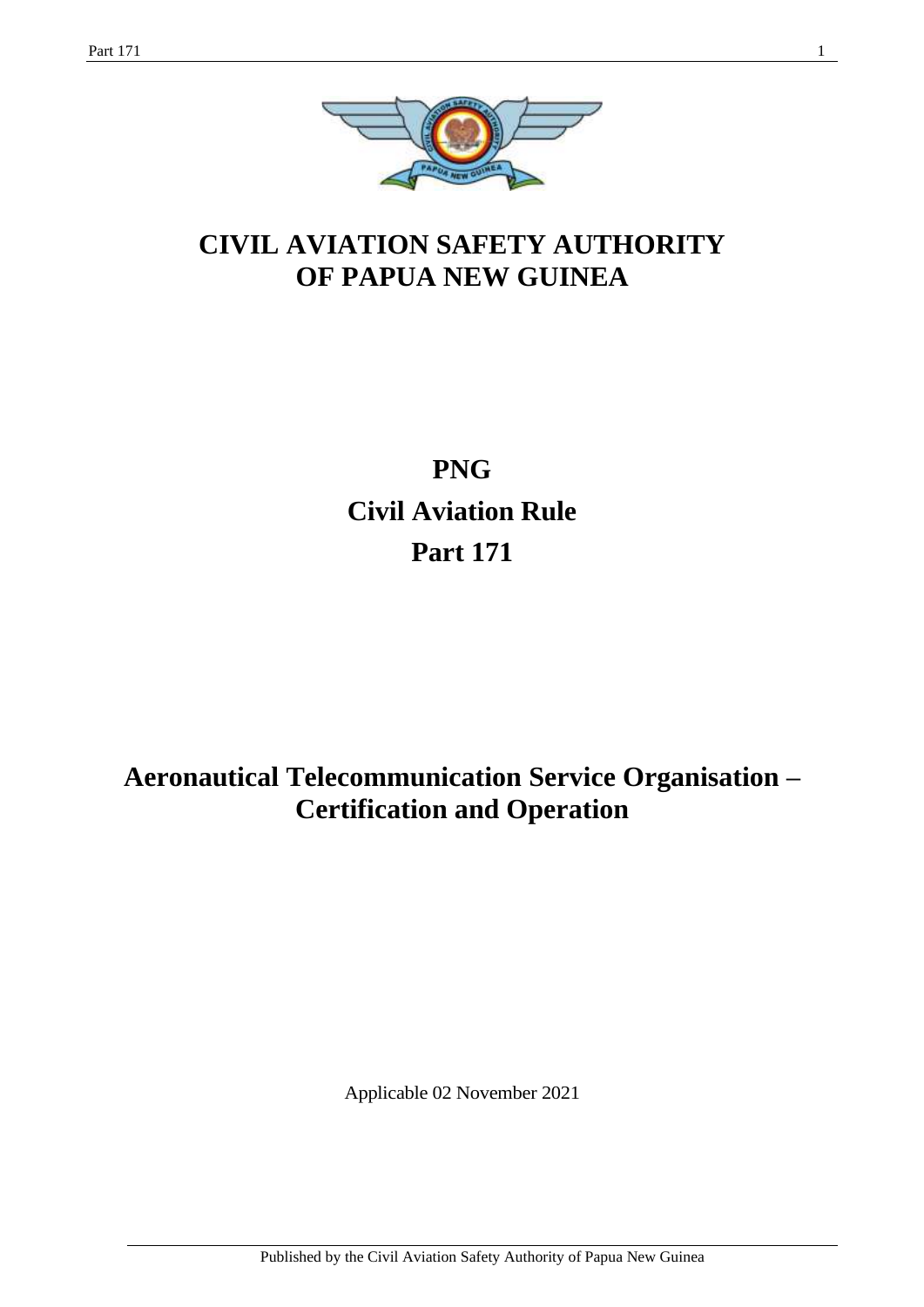## **DESCRIPTION**

The Civil Part 171 prescribes the regulatory requirements for persons or organisations providing aeronautical telecommunication services in support of the PNG civil aviation air navigation system. The rule also provides for the organisations to provide support for individual navigation requirements.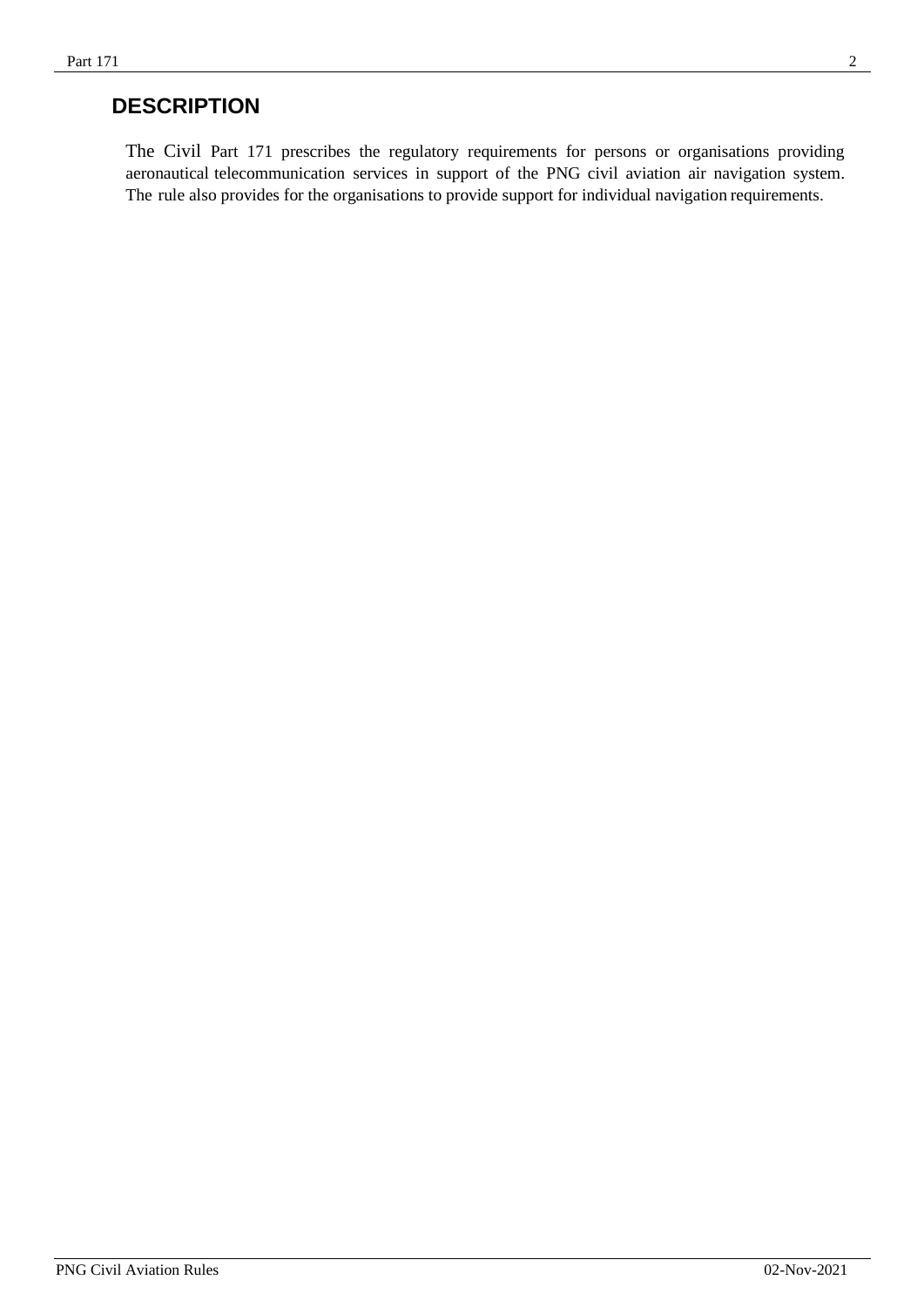## **BULLETIN**

This Part first came into force on 1 January 2004 and now incorporates the following amendments:

| Amendment   | <b>Effective Date</b> |
|-------------|-----------------------|
| Amendment 1 | 01 May 2016           |
| Amendment 2 | 14 December 2020      |
| Amendment 3 | 02 November 2021      |

### *Summary of amendments:*

| <b>Amendment 3:</b>      |                                                                                                                                                                                                                                                                                                                                                                                                       |
|--------------------------|-------------------------------------------------------------------------------------------------------------------------------------------------------------------------------------------------------------------------------------------------------------------------------------------------------------------------------------------------------------------------------------------------------|
| (Docket 21/09/CAR171/44) | Rule $171.3$ amended – facility definition formatted and<br>numbered for clarity;<br>Rule $171.53$ amended – paragraph (b) amended and new<br>paragraph (c) added for clarity;<br>Rule $171.55(c)$ amended – the word 'rule' deleted;<br>Rule $171.63$ amended – paragraph (d) amended and new<br>paragraphs (1) and (2) added for clarity;<br>Rule 171.107 amended – paragraphs (a) and (b) amended, |
|                          | new paragraphs $(b)(1)$ , $(b)(2)$ and $(b)(3)$ added and<br>paragraphs (1) to (4) renumbered for clarity.                                                                                                                                                                                                                                                                                            |
|                          |                                                                                                                                                                                                                                                                                                                                                                                                       |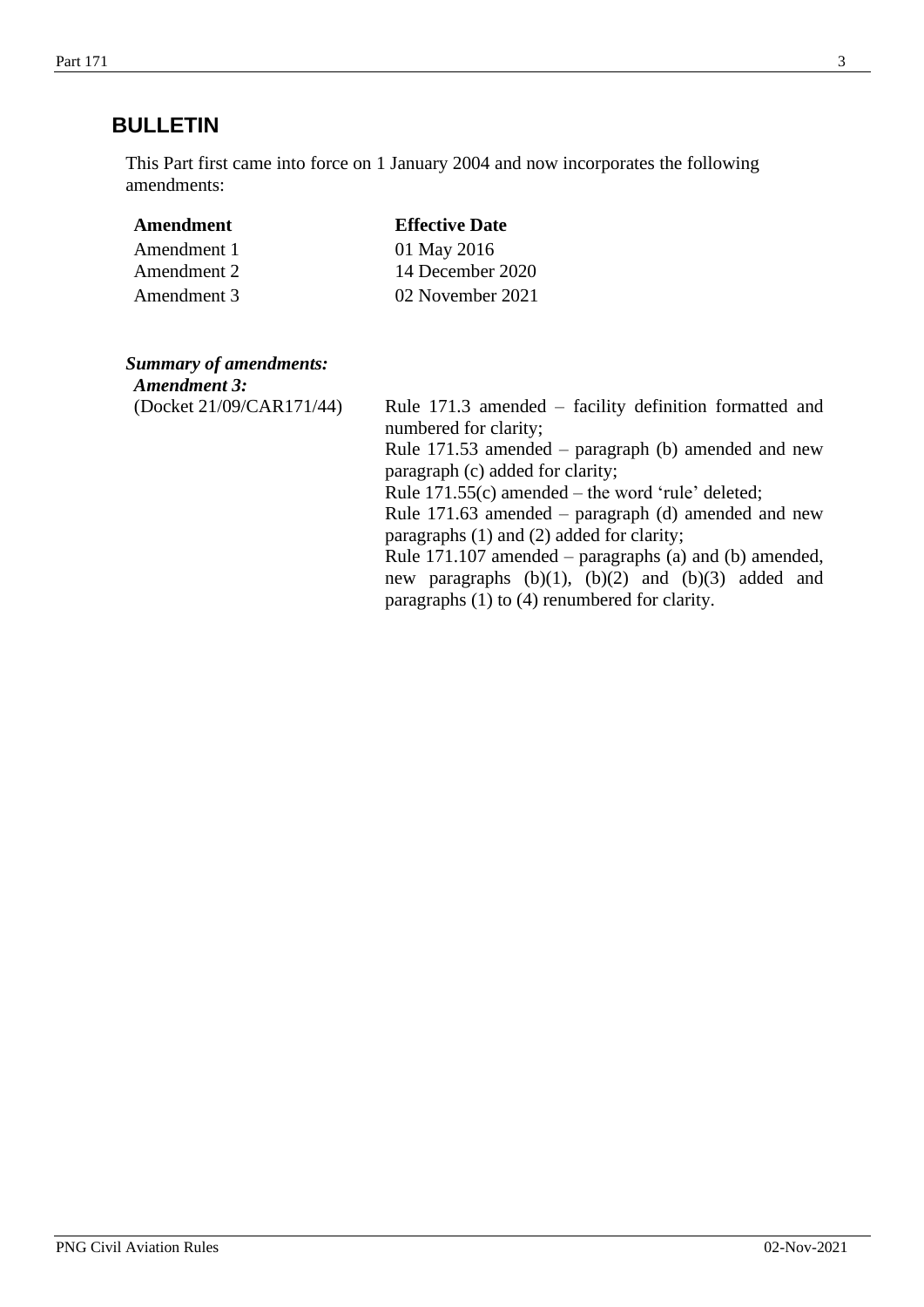# **Schedule of Rules**

| 171.1  |  |
|--------|--|
| 171.3  |  |
| 171.5  |  |
| 171.7  |  |
| 171.9  |  |
| 171.11 |  |
| 171.13 |  |
| 171.15 |  |
| 171.17 |  |
| 171.19 |  |
| 171.21 |  |
|        |  |
| 171.51 |  |
| 171.53 |  |
| 171.55 |  |
| 171.57 |  |
| 171.59 |  |
| 171.61 |  |
| 171.63 |  |
| 171.65 |  |
| 171.67 |  |
| 171.69 |  |
| 171.71 |  |
| 171.73 |  |
| 171.75 |  |
| 171.77 |  |
|        |  |
|        |  |
|        |  |
|        |  |
|        |  |
|        |  |
|        |  |
|        |  |
|        |  |
|        |  |
|        |  |
|        |  |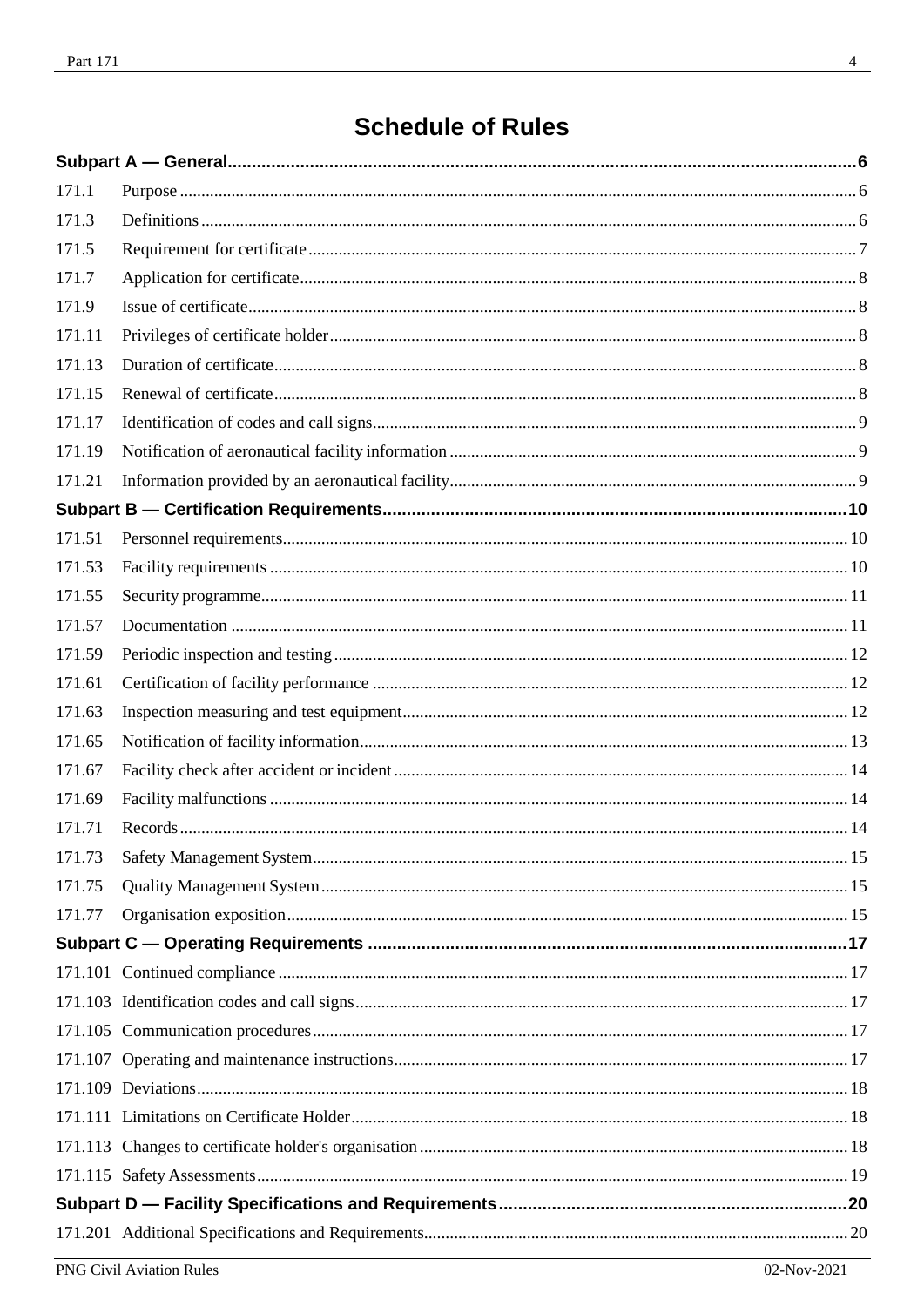| A.1          |                                                                                                           |    |
|--------------|-----------------------------------------------------------------------------------------------------------|----|
| A.2.         |                                                                                                           |    |
| A.3.         |                                                                                                           |    |
|              |                                                                                                           |    |
|              |                                                                                                           |    |
|              |                                                                                                           |    |
|              |                                                                                                           |    |
|              |                                                                                                           |    |
|              |                                                                                                           |    |
| <b>B.5.</b>  |                                                                                                           |    |
| B.6.         |                                                                                                           |    |
| B.7.         |                                                                                                           |    |
| B.8.         |                                                                                                           |    |
| <b>B.10.</b> |                                                                                                           |    |
|              |                                                                                                           |    |
|              |                                                                                                           |    |
| C.1.         |                                                                                                           |    |
| C.1.1        |                                                                                                           |    |
| C.1.2        |                                                                                                           |    |
| C.1.3        |                                                                                                           |    |
| C.1.4        |                                                                                                           |    |
| C.2.         |                                                                                                           |    |
| C.2.1        |                                                                                                           |    |
| C.2.2        | Single sideband (SSB) HF communication system characteristics for use in the aeronautical mobile service. | 35 |
| C.2.3        |                                                                                                           |    |
| C.2.4        |                                                                                                           |    |
| C.2.5        |                                                                                                           |    |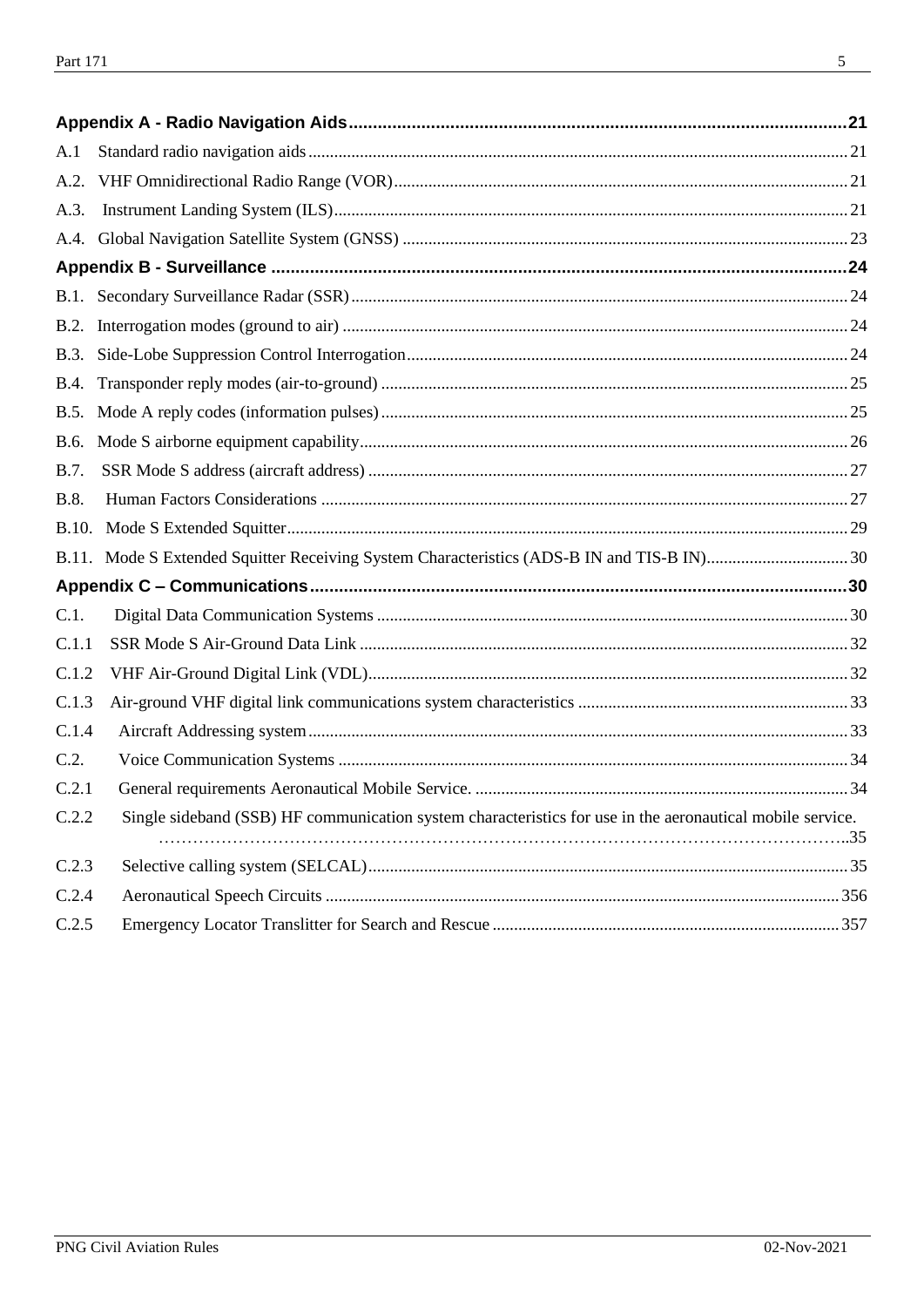## <span id="page-5-0"></span>**Subpart A — General**

#### <span id="page-5-1"></span>**171.1 Purpose**

This Part prescribes rules governing—

- (1) the certification and operation of organisations providing aeronautical telecommunication services in support of IFR flight or an air traffic service; and
- (2) the operating and technical standards for facilities operated by those organisations.

## <span id="page-5-2"></span>**171.3 Definitions**

In this Part—

#### **Aeronautical Telecommunication Service means—**

- (1) a telecommunication service provided to support the following services as defined in Annex 10, Volume II, Chapter 1:
	- (i) aeronautical broadcasting service:
	- (ii) aeronautical fixed service (AFS):
	- (iii) aeronautical mobile service:
	- (iv) aeronautical radio navigation service; and
- (2) any other telecommunication service provided specifically to support the Papua New Guinea air navigation system:

**Annex 10** means Annex 10 to the Convention as amended from time to time:

**Critical Performance Parameter** means a performance parameter that has a direct effect on the operational integrity of a facility:

**Facility** means the—

- (1) following types of communication systems for the aeronautical broadcast service (as that service is defined in Annex 10, Volume II, Chapter 1):
	- (i) Meteorological information for aircraft in flight (VOLMET):
	- (ii) Automatic terminal information service (ATIS); and
- (2) following types of communication systems for the aeronautical fixed service (as at service is defined in Annex 10, Volume II, Chapter 1):
	- (i) ATS direct speech circuits:
	- (ii) Aeronautical fixed telecommunication network (AFTN):
	- (iii) Ground-ground data interchange; and
- (3) ground elements of the following types of communication systems for the aeronautical mobile service (as that service is defined in Annex 10, Volume II, Chapter 1):
	- (i) HF air-ground communication:
	- (ii) VHF air-ground communication:
	- (iii) UHF air-ground communication:
	- (iv) Selective calling system(SELCAL):
	- (v) Air-ground data interchange; and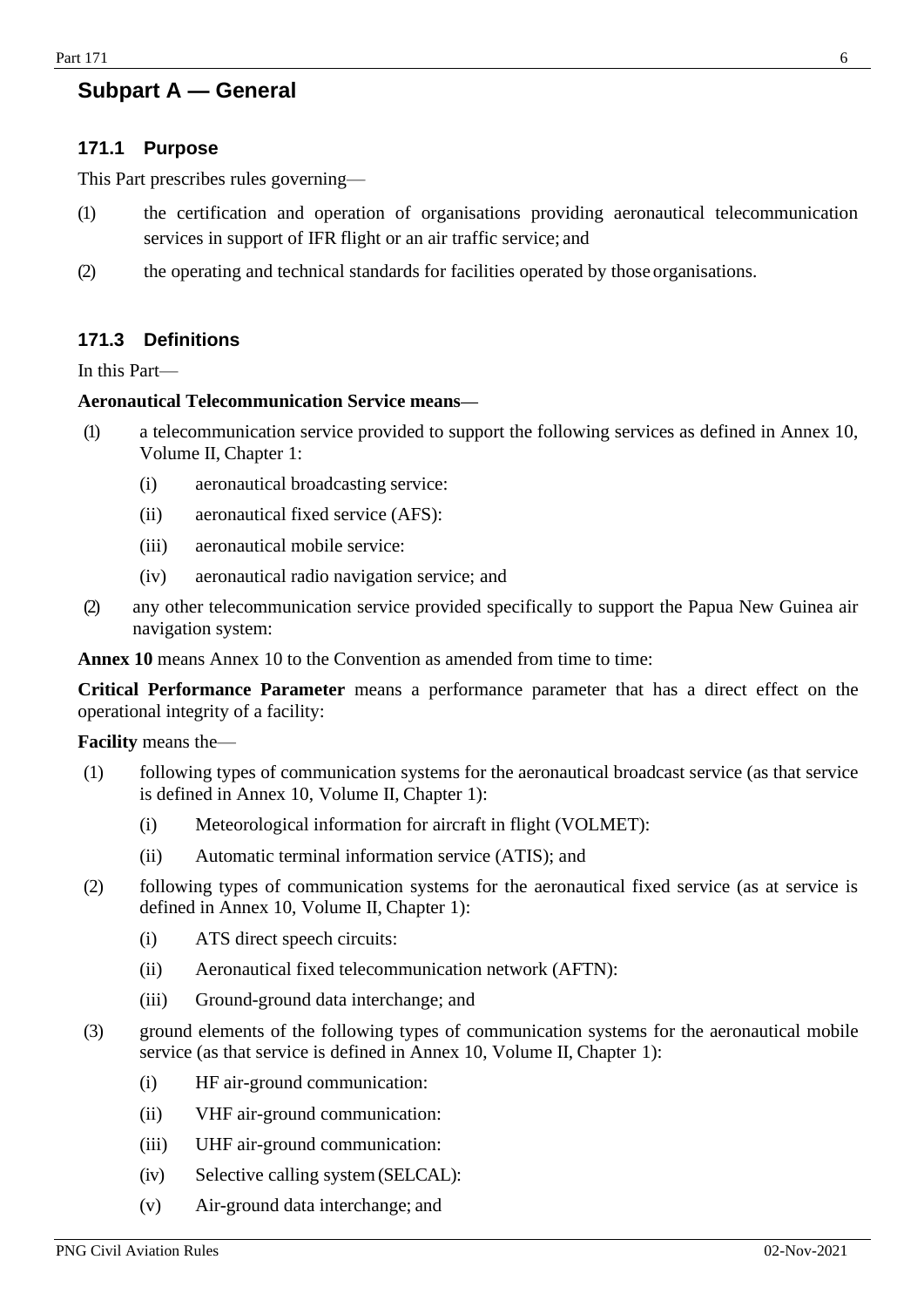#### Part 171 7

- (4) following types of radio navigation aids for the aeronautical radio navigation service (as that service is defined in Annex 10, Volume II, Chapter 1 and Volume I, Chapter 1):
	- (i) Instrument Landing System (ILS):
	- (ii) Microwave Landing System (MLS):
	- (iii) Global Navigation Satellite System GNSS):
	- (iv) VHF Omni-directional radio range VOR):
	- (v) Distance Measuring Equipment (DME):
	- (vi) Non-directional Radio Beacon (NDB):
	- (vii) Precision Approach Radar (PAR):
	- (viii) Secondary Surveillance Radar (SSR):
	- (ix) Primary Surveillance Radar (PSR);
	- (x) Automatic Dependent Surveillance(ADS-B):
	- (xi) Automatic Dependent Surveillance Contract(ADS-C):and
- (5) following types of telecommunication systems that support an air trafficservice:
	- (i) Flight data processing system (FDPS):
	- (ii) Radar data processing system (RDPS):
	- (iii) Radar and flight data processing system (RFDPS).
- (6) types of Communication Navigation Surveillance/Air Traffic Management (CNS/ATM) services acceptable to the Director.

## <span id="page-6-0"></span>**171.5 Requirement for certificate**

- (a) Except as provided in paragraph (c), no person shall provide an aeronautical telecommunication service or operate a facility except under the authority of, and in accordance with the provisions of, a telecommunication service certificate issued under this Part.
- (b) The Director may grant a certificate authorising aeronautical telecommunication services varying from the operation of a single private facility to a network of facilities required for the Papua New Guinea air navigation system.
- (c) A person may operate a facility on an aeronautical radio frequency without holding a telecommunication service certificate if—
	- (1) the facility—
		- (i) is a radio-communication facility that does not support an air traffic service; or
		- (ii) is a radio navigation aid that does not support IFR flight or an air traffic service; and
	- (2) the facility does not interfere with any other aeronautical telecommunication service or facility; and
	- (3) where applicable—
		- (i) the National Information Technology Authority (NICTA) has granted a written radio apparatus licence for the facility; and
		- (ii) the Director has allocated an identification code or call sign for the facility.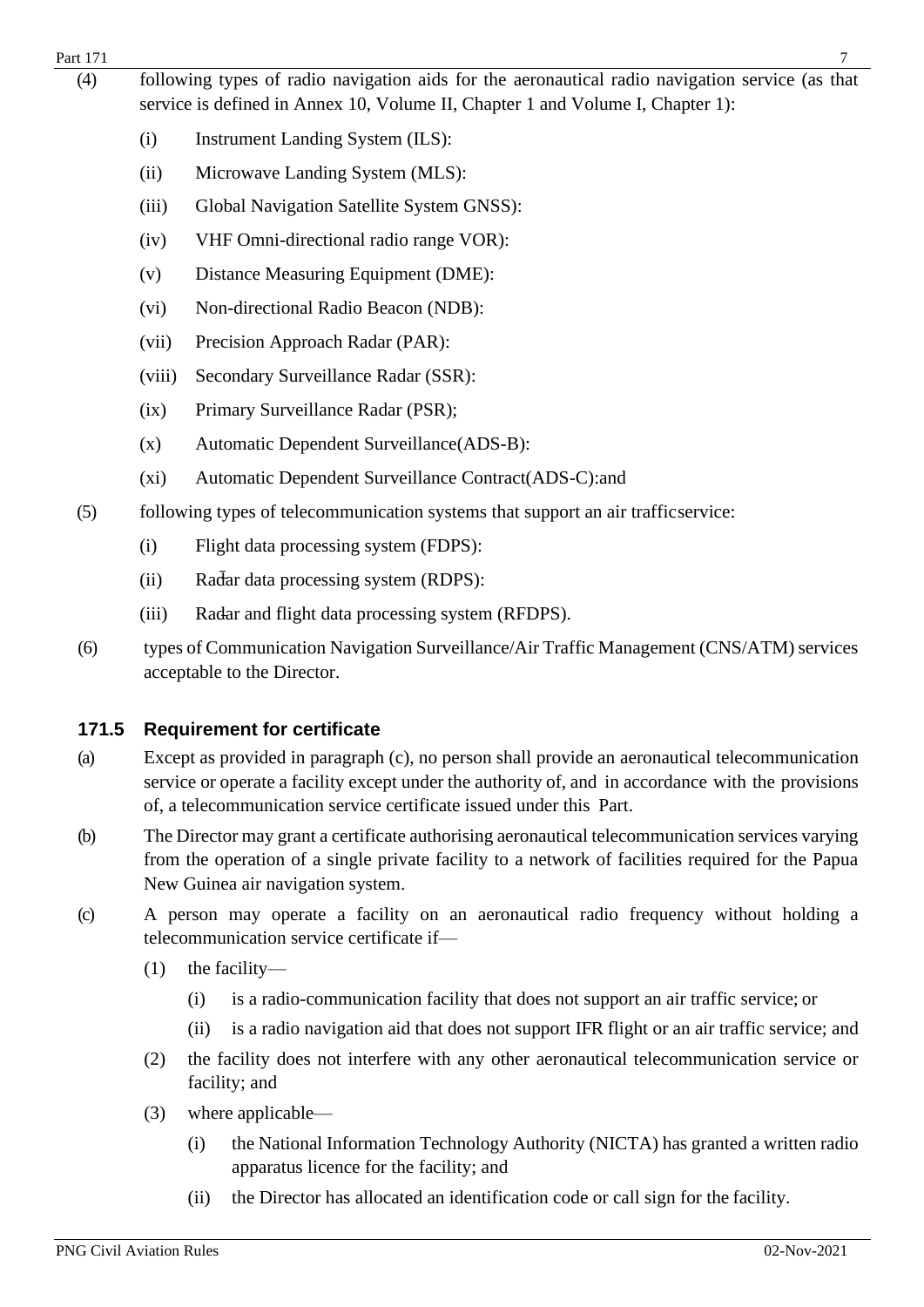## <span id="page-7-0"></span>**171.7 Application for certificate**

An applicant for the grant of a telecommunication service certificate must complete form CA 171/01 and submit it to the Director with—

- (1) the exposition required by rule 171.77; and
- (2) a payment of the appropriate application fee prescribed by regulations made under the Act.

### <span id="page-7-1"></span>**171.9 Issue of certificate**

An applicant is entitled to a telecommunication service organisation certificate if the Director is satisfied that—

- (1) the applicant meets the requirements of Subpart B; and
- (2) the applicant, and the applicant's senior person or persons required by rule  $171.51(a)(1)$  and
- (3) are fit and proper persons; and
- (3) the granting of the certificate is not contrary to the interests of aviation safety.

#### <span id="page-7-2"></span>**171.11 Privileges of certificate holder**

- (a) A telecommunication service certificate specifies the types of facilities that the certificate holder is authorised to operate.
- (b) Subject to rule 171.111, the holder of a telecommunication service certificate may operate any of the facility types listed on the holder's certificate provided that—
	- (1) each facility operated is listed in the holder's exposition; or
	- (2) if the facility is not listed in the exposition, its operation is for site test purposes controlled by the procedures required by rule 171.53(b).

#### <span id="page-7-3"></span>**171.13 Duration of certificate**

- (a) A telecommunication service certificate may be granted or renewed for a period of up to 5 years.
- (b) A telecommunication service certificate remains in force until it expires or is suspended or revoked.
- (c) The holder of a telecommunication service certificate that expires or is revoked must forthwith surrender the certificate to the Director.
- (d) The holder of a telecommunication service certificate that is suspended, must forthwith produce the certificate to the Director for appropriate endorsement.

#### <span id="page-7-4"></span>**171.15 Renewal of certificate**

- (a) An application for the renewal of a telecommunication service certificate must be made on form CA 171/01.
- (b) The application must be submitted to the Director before the application renewal date specified on the certificate or, if no such date is specified, not less than 30 days before the certificate expires.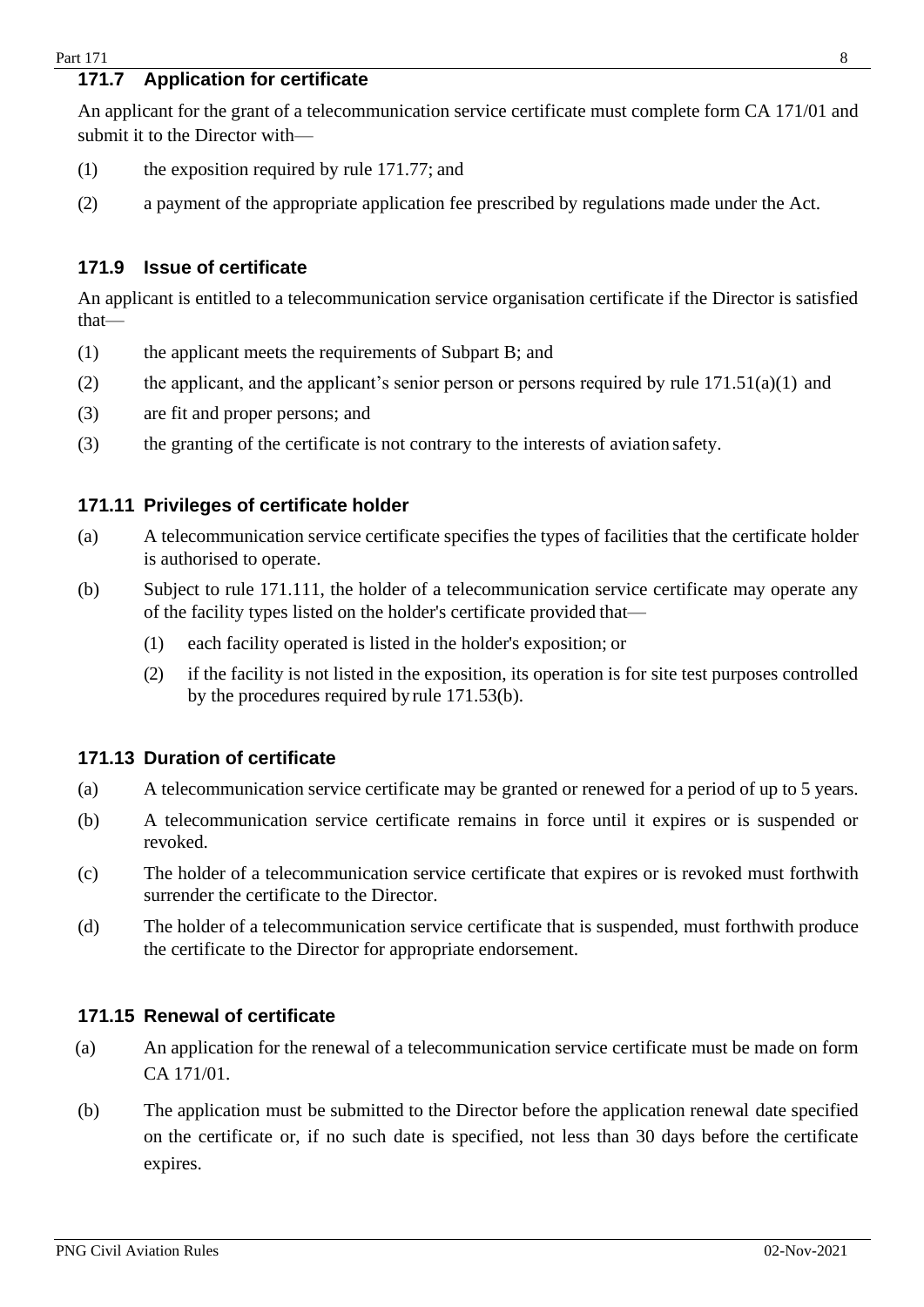#### <span id="page-8-0"></span>**171.17 Identification of codes and call signs**

- (a) No person may operate-
	- (1) a radio navigation aid, unless it has been allocated an identification code by the Director under paragraph (c); or
	- (2) a radio communication transmitter on an aeronautical radio frequency other than one operated under rule 171.5(c), unless it has been allocated a call sign by the Director under paragraph (c).
- (b) An applicant for the allocation of an identification code or a call sign under paragraph (a), must complete form CA 171/02 and submit it to the Director with, if applicable, a payment of the appropriate application fee prescribed by regulations made under the Act.
- (c) The Director may allocate an identification code for a radio navigation aid or a call sign for a radio communication transmitting aeronautical facility if the Director is satisfied that the allocation of a code or call sign is not contrary to the interest of aviation safety.

#### <span id="page-8-1"></span>**171.19 Notification of aeronautical facility information**

A person operating an aeronautical facility must, as soon as practicable-

- (1) forward to the provider of the AIS-
	- (i) information on the operational details of the aeronautical facility, for publication in the PNGAIP; and
	- (ii) information concerning any change in the operational status of the aeronautical facility, for the issue of a NOTAM; and
- (2) check, if applicable, that the information forwarded under paragraph (1) has been accurately published; and
- (3) notify the Director of a promulgated information incident in accordance with Part 12.

#### <span id="page-8-2"></span>**171.21 Information provided by an aeronautical facility**

A person operating an aeronautical facility must not permit the facility to continue in operational service if that person suspects or has any cause to suspect that the information being provided by that facility is erroneous.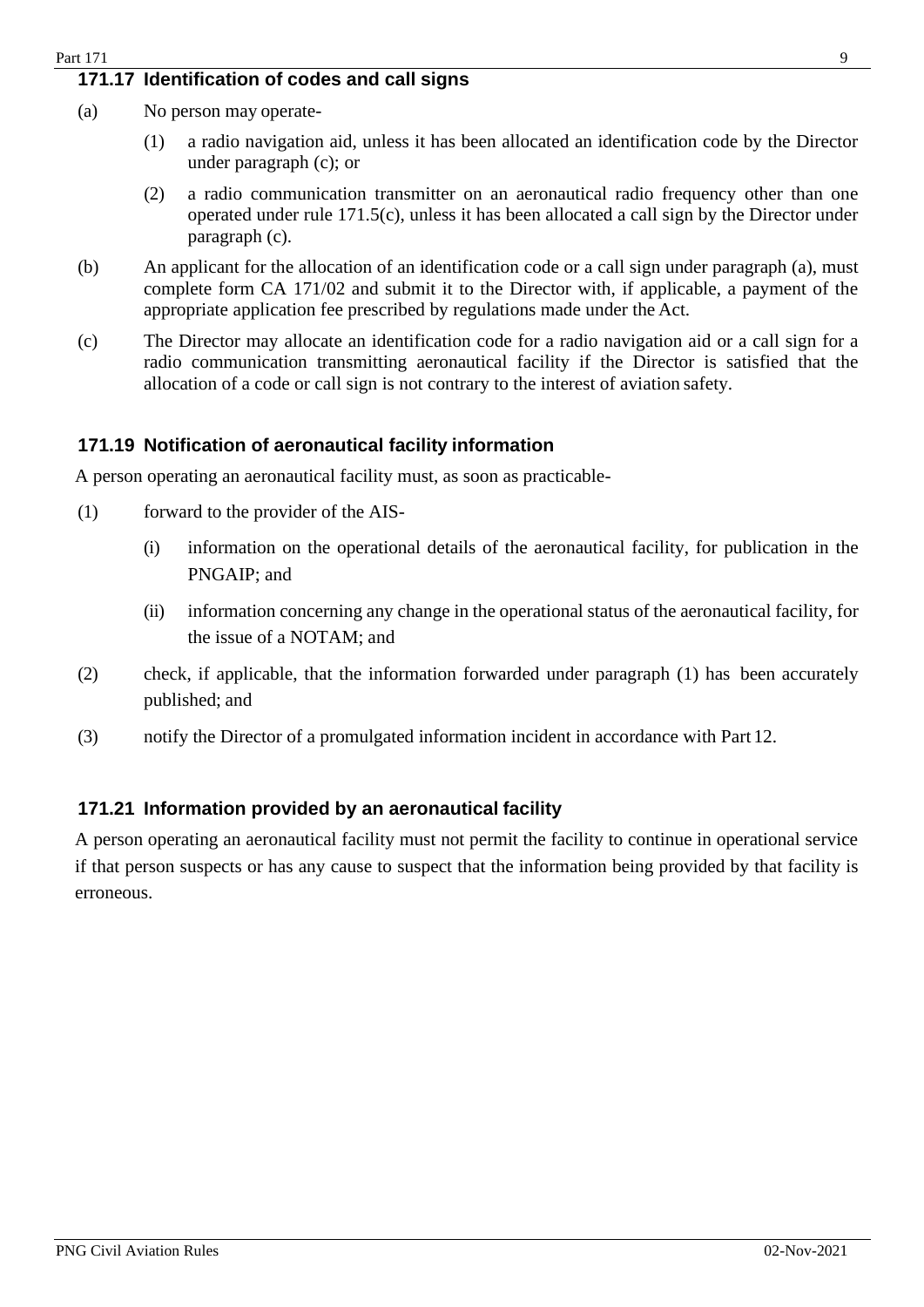#### <span id="page-9-0"></span> $Part 171$  10 **Subpart B — Certification Requirements**

## <span id="page-9-1"></span>**171.51 Personnel requirements**

- (a) An applicant for the grant of a telecommunication service certificate must engage, employ or contract:
	- (1) A senior person identified as the Chief Executive who has the authority within the applicant's organisation to ensure that all activities undertaken by the organisation can be financed and carried out to meet applicable operational requirements, and in accordance with the requirements prescribed by this Part:
	- (2) A senior person or group of senior persons who are responsible for ensuring that the applicant's organisation complies with the requirements of this Part. Such nominated person or persons must be ultimately responsible to the Chief Executive:
	- (3) Sufficient personnel to inspect, supervise, and maintain the facilities listed in the applicant's exposition.
- (b) The applicant must
	- (1) establish a procedure to assess the competence of those personnel who are authorised by the applicant to place any of the facilities listed in the applicant's exposition into operational service; and
	- (2) establish a procedure to maintain the competence of those authorised personnel; and
	- (3) provide those authorised personnel with written evidence of the scope of their authorisation.

#### <span id="page-9-2"></span>**171.53 Facility requirements**

- (a) An applicant for the grant of a telecommunication service certificate must establishprocedures to ensure that—
	- (1) each facility listed in their exposition—
		- (i) is designed, installed and commissioned to meet the applicable operational specification; and
		- (ii) conforms with the applicable system characteristics and specification standards prescribed in Volume I, III and IV of Annex 10; and
	- (2) information on the operational status of any of the radio navigation aids listed in the applicant's exposition that are essential for the approach, landing and take-off at an aerodrome, is provided without delay—
		- (i) to the aerodrome control tower if that aerodrome has one; and
		- (ii) to the air traffic control unit providing an approach control service for that aerodrome if such a service is being provided; and
	- (3) each facility listed in their exposition is installed with suitable power supplies and means to ensure continuity of operation appropriate to the needs of the operational service being supported; and
	- (4) each facility listed in their exposition isinstalled in accordance with the security programme required by rule 171.55 to minimise the risk of destruction, damage or interference with the operation of the facility; and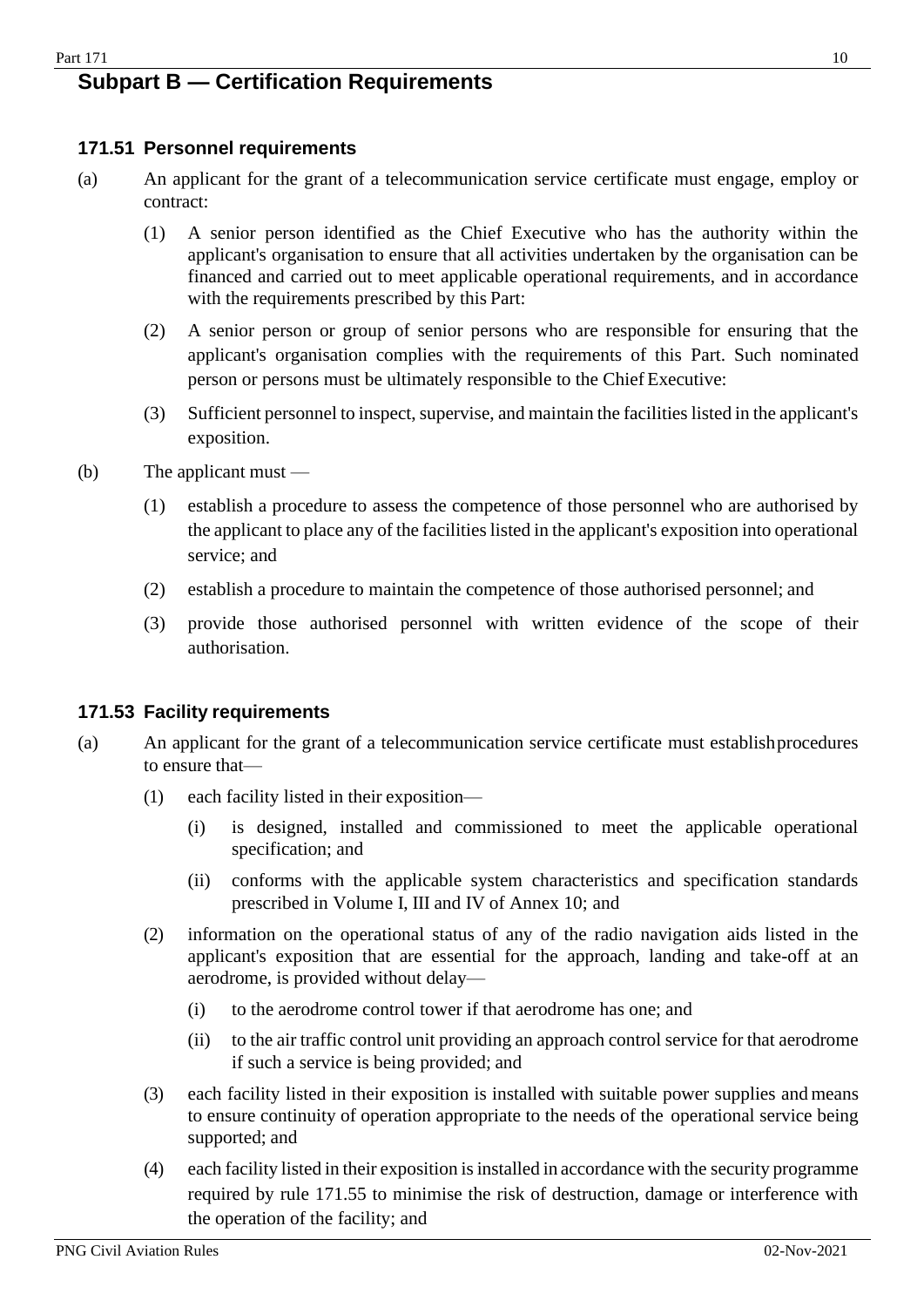- (5) any critical site area of any facility listed in their expositionis—
	- (i) clearly identified on the site drawings for the facility; and
	- (ii) physically protected by suitable signposts on the site; and
	- (iii) protected by written agreements with the site owner, aerodrome operator and air traffic control unit as appropriate, to ensure that site restrictions are not infringed by buildings, fences, vehicles, machinery or aircraft.
- (b) Where an applicant intends to operate a temporary facility for the purpose of carrying out site tests, the applicant must establish procedures for conducting those tests in accordance with paragraph (c).
- (c) The procedures must ensure that there is no possible interference to any other operating facility and that appropriate information is forwarded to the Aeronautical Information Service (AIS) for the issue of a NOTAM or the publication of a Supplement to the Aeronautical Information Publication.

#### <span id="page-10-0"></span>**171.55 Security programme**

- (a) An applicant for the grant of a telecommunication service certificate must establish a security programme for the facilities listed in their exposition.
- (b) The security programme required by paragraph (a) must specify the physical security requirements, practices and procedures that may be necessary—
	- (1) to minimise the risk of destruction, damage, or interference, to the certificate holder's facilities if such an act to a facility is likely to endanger the safety of air navigation; and
	- (2) to prevent unauthorised access to a facility; and
	- (3) for personnel to follow in the event of a bomb threat or other threat of violence ata facility; and
	- (4) to monitor unattended facilities to detect unauthorised intrusion or interference at a facility.
	- (5) To protect critical information and communications technology systems from interference that may jeopardise the safety of air navigationservices.
- (c) The security programme required under paragraph (a) must include procedures to notify, investigate and report security incidents to the Director in accordance with Part 12.

#### <span id="page-10-1"></span>**171.57 Documentation**

- (a) An applicant for the grant of a telecommunication service certificate must hold copies of relevant equipment manuals, relevant technical standards and practices (including Annex 10) and any other documentation (including technical instructions) that is necessary for the provision and operation of the facilities listed in their exposition.
- (b) An applicant must establish a procedure to control all the documentation required by paragraph (a). The procedure must ensure that—
	- (1) all documentation is reviewed and authorised by appropriate personnel before issue; and
	- (2) current issues of all relevant documentation are available to staff at all locations where they need access to such documentation for the provision and operation of facilities;and
	- (3) all obsolete documentation is promptly removed from all points of issue or use; and
	- (4) changes to documentation are reviewed and approved by appropriate personnel; and
	- (5) the current version of each item of documentation can be identified to preclude the use of out of date editions.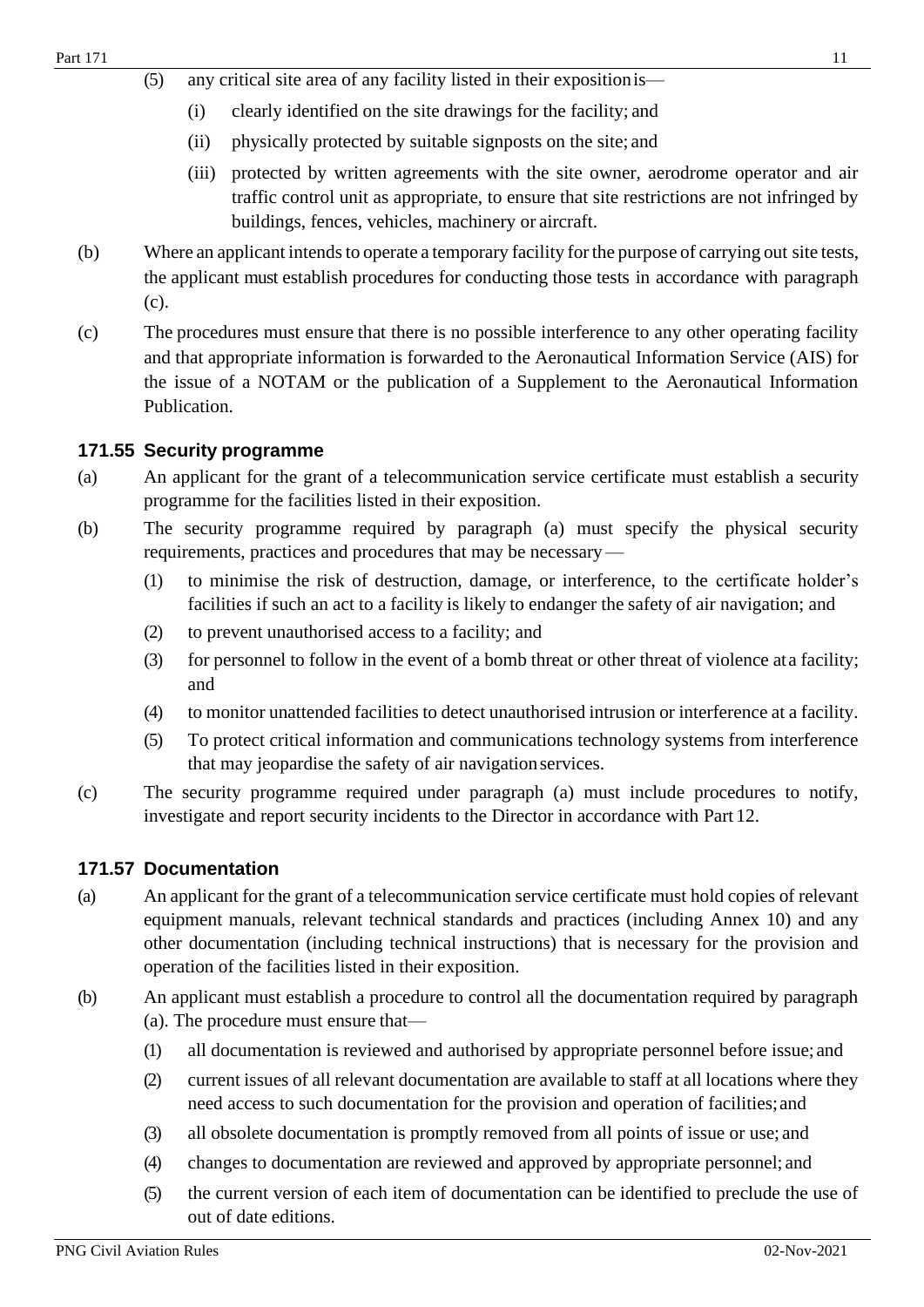## <span id="page-11-0"></span>**171.59 Periodic inspection and testing**

- (a) An applicant for the grant of a telecommunication service certificate must establish procedures for the periodic inspection and testing of the facilities listed in their exposition to verify that they meet the applicable operational requirements and performance specifications.
- (b) These procedures must
	- (1) cover ground inspections and ground tests, and where necessary flight tests; and
	- (2) include the criteria for establishing or changing the period between the periodic tests for a facility having regard to—
		- (i) any applicable information published by the International Civil Aviation Organisation (ICAO) or any other aeronautical authority; and
		- (ii) any applicable reliability data for the facility; and
		- (iii) information on the proven reliable performance of the facility, the proven performance of other similar facilities, and the stability of the facility's operating environment; and
	- (3) ensure that the grounds for establishing or changing the period between the periodic tests for a facility are documented.
- (c) In addition, the applicant must establish—
	- (1) a programme of periodic ground inspections for each facility; and
	- (2) a programme of periodic ground tests for each facility; and
	- (3) a programme of periodic flight tests for each radio navigation aid unless the applicant can establish from the criteria in paragraph (b)(2) that periodic ground tests can replace the periodic flight tests for a facility without affecting the safety of air navigation.
- (d) The programmes required by paragraph (c)(2) and (3) for the periodic ground and flight tests must be based on the criteria in paragraph  $(b)(2)$  and must specify the maximum period between the tests for each facility.
- (e) The applicant must notify the Director within seven days of any radio navigation aid that is not subjected to periodic flight tests required.

#### <span id="page-11-1"></span>**171.61 Certification of facility performance**

An applicant for the grant of a telecommunication service certificate must establish a procedure to ensure that no facility listed in their exposition is placed into operational service unless—

- (1) the person placing the facility into operational service is authorised and is assessed as competent under the procedures required by rule 171.51(b); and
- (2) the appropriate checks have been carried out to verify the performance of the facility; and
- (3) the facility record has been completed in accordance with the procedures required by rule 171.71.

#### <span id="page-11-2"></span>**171.63 Inspection measuring and test equipment**

(a) An applicant for the grant of a telecommunication service certificate must ensure that appropriate inspection, measuring and test equipment is available for their personnel to maintain the safe operation of each facility listed in their exposition.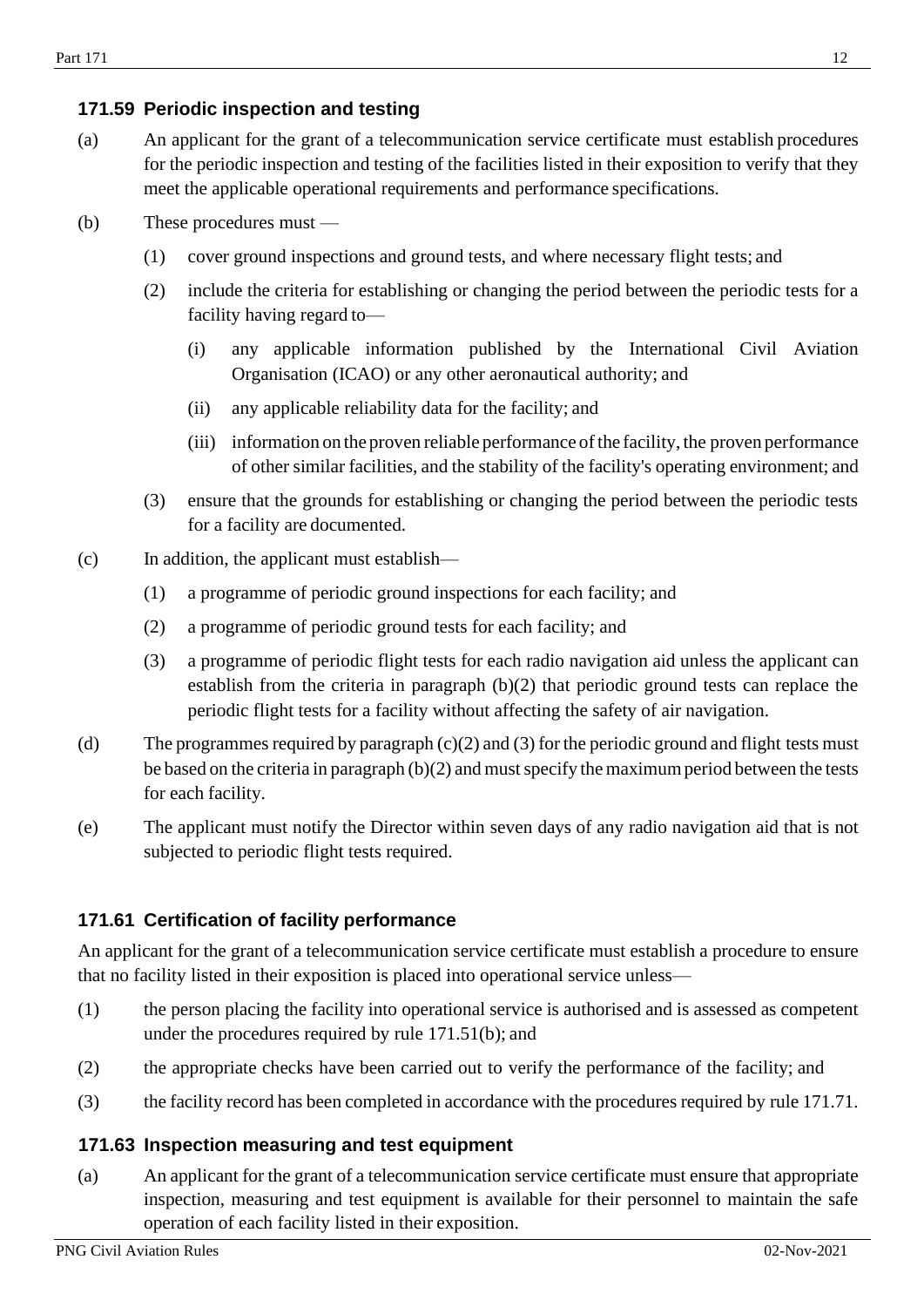- $Part 171$  13 (b) An applicant must establish a procedure to control, calibrate and maintain all of the applicant's inspection, measuring and test equipment to ensure that each item of equipment has the precision and accuracy that is necessary for the measurements and tests to beperformed.
	- (c) The procedure must ensure that each item of test equipment required for the measurement of critical performance parameters is—
		- (1) calibrated before use and at prescribed intervals against certified equipment having a known valid relationship to nationally recognised standards. Where no such standards exist, the basis used for the calibration must be documented. Records of such calibrations and the standards used must be maintained in accordance with the procedures required by rule 171.71; and
		- (2) identified with a suitable indicator to show its calibration status; and
		- (3) controlled to—
			- (i) safeguard against adjustments that would invalidate the calibration setting; and
			- (ii) ensure that the handling, preservation and storage is such that the accuracy and fitness for use is maintained.
	- (d) Where hardware and software systems are used as an alternative form of facility performance testing, the functions of the systems must be checked—
		- (1) before being released for use in order to establish that they are capable of verifying the performance of the facility; and
		- (2) at prescribed intervals; and

records of these checks must be maintained as evidence and verification of adequate performance of the test system.

#### <span id="page-12-0"></span>**171.65 Notification of facility information**

- (a) An applicant for the grant of a telecommunication service certificate must establish a procedure to notify the users of the facilities listed in their exposition of the operational information for each facility and of any changes in the operational status of those facilities.
- (b) The procedure must ensure that—
	- (1) the operational information on any facility that supports an air traffic service or the Papua New Guinea air navigation system is forwarded to the Aeronautical Information Service (AIS) for publication in the Papua New Guinea Aeronautical Information Publication; and
	- (2) the users of a facility are notified without delay of any change in the operational status of a facility if the change may affect the safety of air navigation. For those facilities published in the Papua New Guinea Aeronautical Information Publication the information concerning any change to their operational status must be forwarded to the Aeronautical Information Service for the issue of a NOTAM.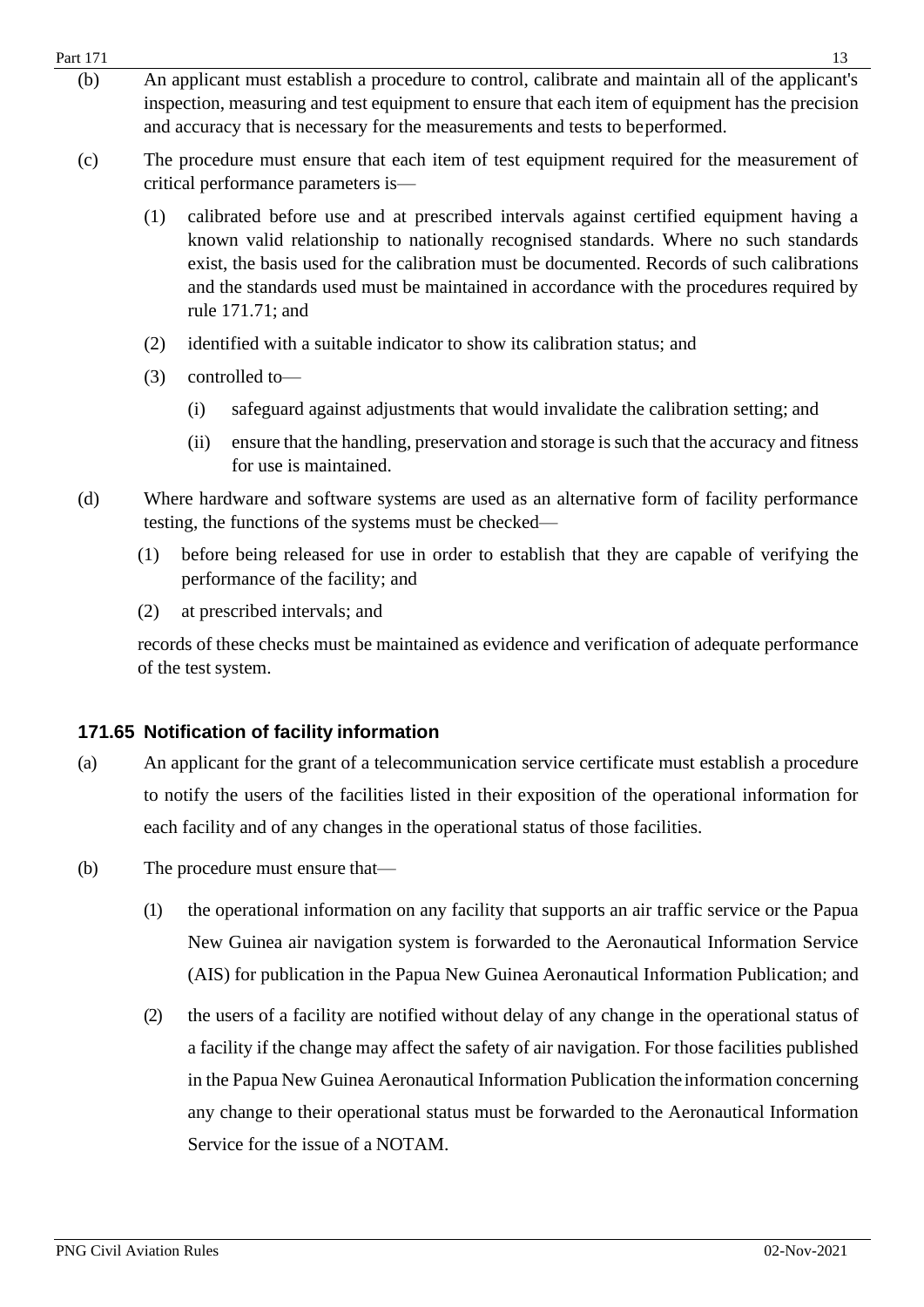## <span id="page-13-0"></span>**171.67 Facility check after accident or incident**

- (a) An applicant for the grant of a telecommunication service certificate must establish a procedure to check and record the operating condition of any facility listed in their exposition that may have been used by an aircraft or an air traffic service involved in an accident or incident.
- (b) The procedure must ensure that—
	- (1) the checks are carried out as soon as practicable after notification to the applicant's organisation of such an accident or incident; and
	- (2) the record of the facility's operating condition as checked and the past recorded history are kept in a secure place for possible use by any subsequentinvestigation.
	- (3) the records required to be secured under paragraph (b) (2) are retained for 3 years from the date of the last entry made on that record.

#### <span id="page-13-1"></span>**171.69 Facility malfunctions**

- (a) An applicant for the grant of a telecommunication service certificate must establish a procedure to notify, investigate, and rectify any detected or reported malfunction of any facility listed in their exposition in accordance with the requirements of rule Part 12.
- (b) The procedure must ensure that a report is forwarded to the Director whenever a facility malfunction investigation reveals that—
	- (1) the facility has been operating outside the allowable tolerances; or
	- (2) the facility had the potential to operate outside the allowable tolerances; or
	- (3) there appears to be a recurring cause for the facility malfunction reports.
- (c) The report required in paragraph (b) must be forwarded within 10 days of the malfunction being detected or reported and must include full details of the malfunction, the findings of the investigation and the corrective action taken to prevent a recurrence.

#### <span id="page-13-2"></span>**171.71 Records**

- (a) An applicant for the grant of a telecommunication service certificate must establish procedures to identify, collect, index, store, maintain and dispose of the records that are necessary for the safe provision and operation of the facilities listed in their exposition.
- (b) The procedures must ensure that—
	- (1) a record is kept for each facility in order to—
		- (i) document the performance of the facility; and
		- (ii) provide a history of its maintenance and the periodic inspections and tests. The history must be traceable to the person or persons responsible for each of the recorded activities; and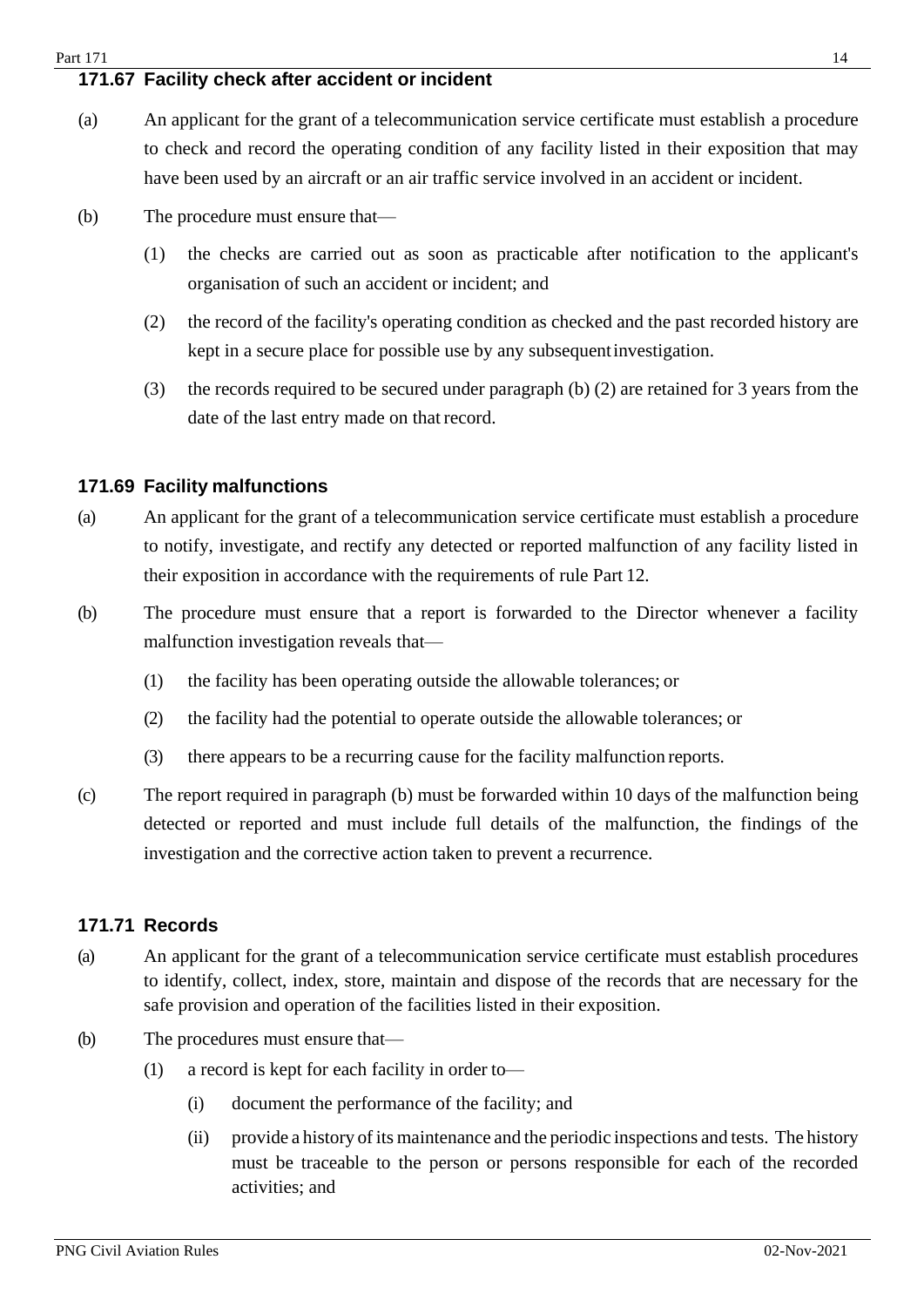| Part 171 |     | 15                                                                                                                                                                                                                                                                                                                                            |
|----------|-----|-----------------------------------------------------------------------------------------------------------------------------------------------------------------------------------------------------------------------------------------------------------------------------------------------------------------------------------------------|
|          | (2) | there is a record of the documentation required by rule $171.59(b)(3)$ concerning the<br>establishment of, or change in, the periodic tests for a facility; and                                                                                                                                                                               |
|          | (3) | there is a record for each item of test equipment required for the measurement of critical<br>performance parameters. The record must provide a traceable history of the location,<br>maintenance, and the calibration checks for such test equipment; and                                                                                    |
|          | (4) | there is a record of each facility malfunction recorded and investigated under the procedures<br>required by rule 171.69(a). The record must detail the nature of the malfunction, the<br>findings of the investigation, the follow up corrective actions, or where applicable include<br>a copy of the report forwarded to the Director; and |
|          | (5) | there is a record of each internal audit of the applicant's organisation carried out under the<br>procedures required by rule 171.77; and                                                                                                                                                                                                     |
|          | (6) | there is a record for each person who is authorised by the applicant to place facilities into<br>operational service. The record must include details of their experience, qualifications,<br>training, competence assessments and current authorisations; and                                                                                |
|          | (7) | all records are legible and of a permanent nature; and                                                                                                                                                                                                                                                                                        |
|          | (8) | all facility records are retained for a period of at least 3 years unless a longer period is<br>required to establish a performance history for a facility.                                                                                                                                                                                   |
|          |     | 171.73 Safety Management System                                                                                                                                                                                                                                                                                                               |
|          |     | An applicant for the grant of an aeronautical telecommunication service organization certificate must                                                                                                                                                                                                                                         |
|          |     | establish and implement a safety management system which meets the requirements of CAR Part 100.                                                                                                                                                                                                                                              |

#### <span id="page-14-1"></span><span id="page-14-0"></span>**171.75 Quality Management System**

An applicant for the grant of an aeronautical telecommunication service organization certificate must establish and implement a quality management system which meets the requirements of CAR Part 100.

#### <span id="page-14-2"></span>**171.77 Organisation exposition**

- (a) An applicant for the grant of a telecommunication service certificate must provide theDirector with an exposition which must contain—
	- (1) a statement signed by the Chief Executive on behalf of the applicant's organisation confirming that the exposition and any included manuals—
		- (i) define the organisation and demonstrate its means and methods for ensuring ongoing compliance with this Part; and
		- (ii) will be complied with at all times; and
	- (2) the titles and names of the senior person or persons required by rule  $171.51(a)(1)$  and (2); and
	- (3) the duties and responsibilities of the senior person or persons specified in paragraph (a)(2) including matters for which they have responsibility to deal directly with the Director or the Authority on behalf of the organisation; and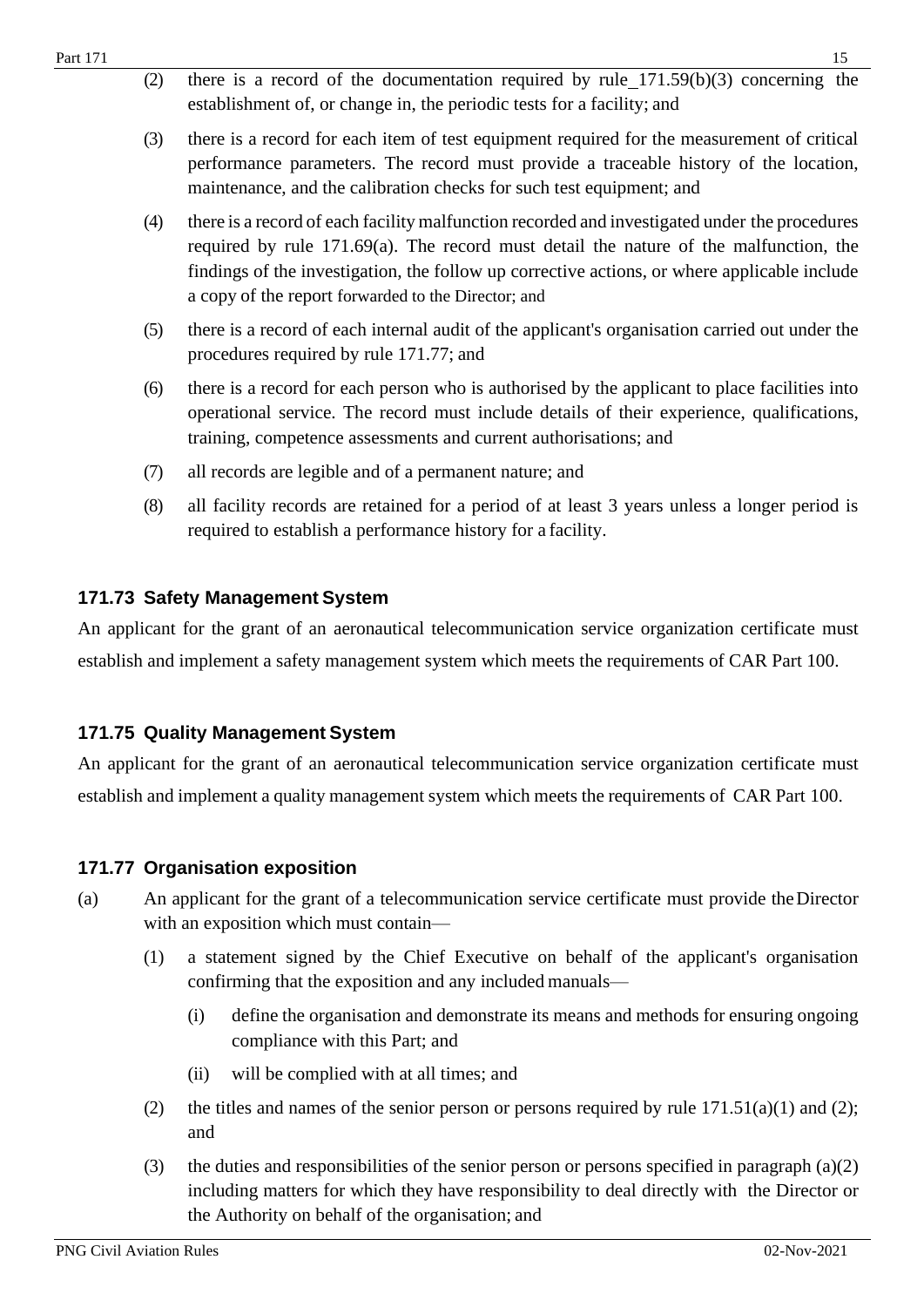| Part 171 |      |                | 16                                                                                                                                                                                  |
|----------|------|----------------|-------------------------------------------------------------------------------------------------------------------------------------------------------------------------------------|
|          | (4)  |                | an organisation chart showing lines of responsibility of the senior persons specified in<br>paragraph $(a)(2)$ and extending to each location listed under paragraph $(a)(7)$ ; and |
|          | (5)  | $(a)(7)$ ; and | a summary of the applicant's staffing structure at each location listed under paragraph                                                                                             |
|          | (6)  |                | a list of the types of facilities to be covered by the certificate; and                                                                                                             |
|          | (7)  |                | a summary of the scope of activities at each location where personnel are based for the<br>purpose of providing or maintaining the facilities listed under paragraph $(a)(8)$ ; and |
|          | (8)  |                | a list providing the operational details of each facility associated with each location listed<br>under paragraph $(a)(7)$ ; and                                                    |
|          | (9)  |                | details of the applicant's security programme required by rule 171.55; and                                                                                                          |
|          | (10) |                | details of the applicant's procedures required by rule —                                                                                                                            |
|          |      | (i)            | $171.51(b)(1)$ and (2) regarding the competence of personnel; and                                                                                                                   |
|          |      | (ii)           | 171.53(a) regarding the design, installation and commissioning of facilities; and                                                                                                   |
|          |      | (iii)          | 171.53(b) regarding operation of temporary facilities for site tests; and                                                                                                           |
|          |      | (iv)           | 171.57 regarding the control of documentation; and                                                                                                                                  |
|          |      | (v)            | 171.59 regarding periodic inspections and tests of facilities; and                                                                                                                  |
|          |      | (vi)           | 171.61 regarding the certification of facility performance; and                                                                                                                     |
|          |      | (vii)          | 171.63 regarding the control, calibration and maintenance of inspection, measuring<br>and test equipment; and                                                                       |
|          |      |                | (viii) 171.65 regarding the notification of facility information; and                                                                                                               |
|          |      | (ix)           | 171.67 regarding facility checks after notification of an accident or incident; and                                                                                                 |
|          |      | (x)            | 171.69 regarding facility malfunctions; and                                                                                                                                         |
|          |      | (xi)           | 171.71 regarding the identification, collection, indexing, storage, maintenance and<br>disposal of records; and                                                                     |
|          |      | (xii)          | 171.73 regarding safety management system of the organisation; and                                                                                                                  |
|          |      |                | (xiii) 171.75 regarding quality management system of the organisation; and                                                                                                          |
|          |      |                | (xiv) 171.115 regarding safety assessments; and                                                                                                                                     |
|          | (11) |                | procedures to control, amend and distribute the exposition.                                                                                                                         |
| (b)      |      |                | The applicant's exposition must be                                                                                                                                                  |
| (c)      |      |                | acceptable to the Director.                                                                                                                                                         |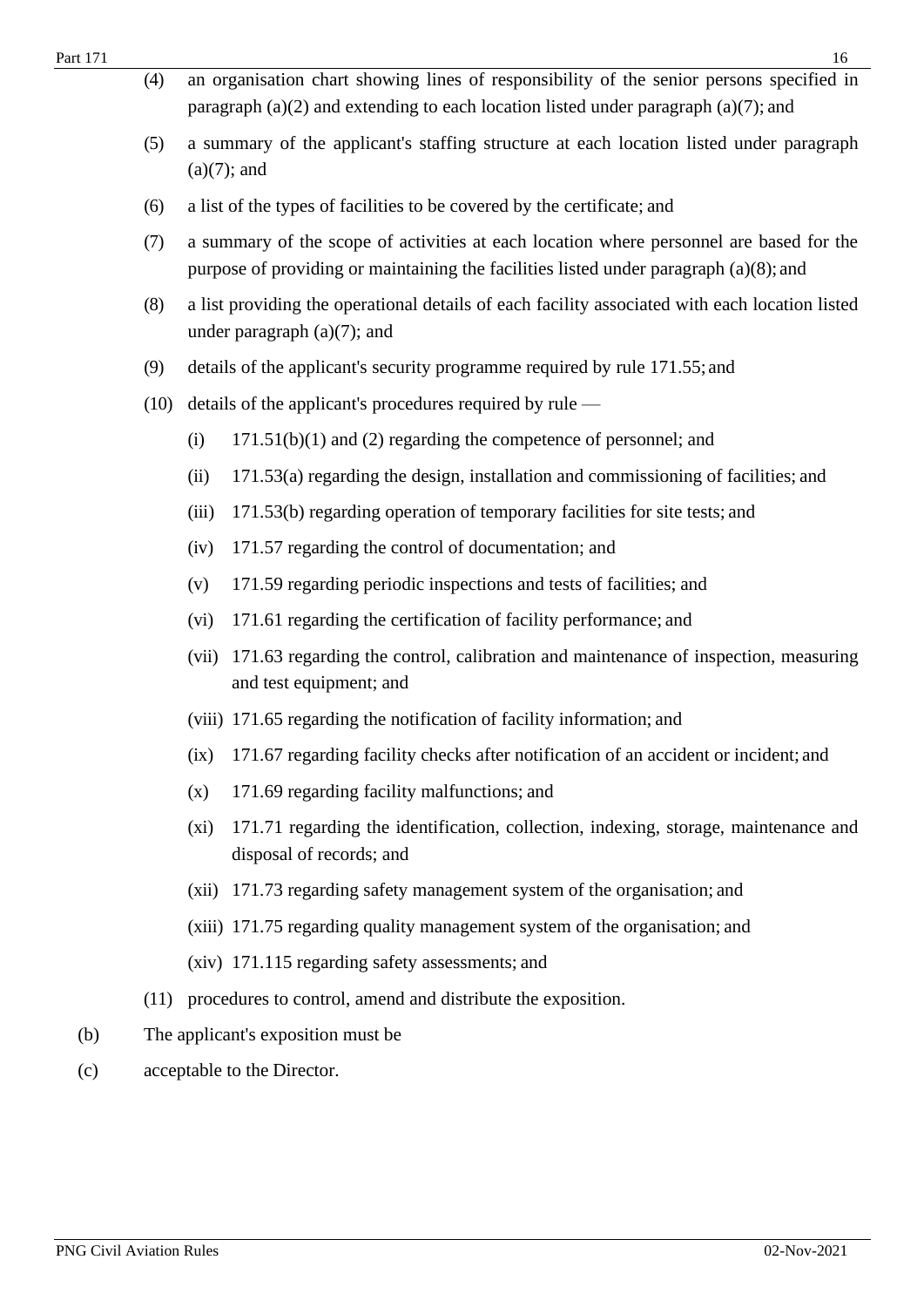## <span id="page-16-0"></span>**Subpart C — Operating Requirements**

#### <span id="page-16-1"></span>**171.101 Continued compliance**

The holder of a telecommunication service certificate must —

- (1) hold at least one complete and current copy of their exposition at each major location specified in their exposition; and
- (2) comply with all procedures detailed in their exposition; and
- (3) make each applicable part of their exposition available to personnel who require those parts to carry out their duties; and
- (4) continue to meet the standards and comply with the requirements of Subpart B prescribed for certification under this Part; and
- (5) notify the Director of any change of address for service, telephone number, or facsimile number required by form CA 171/01 within 28 days of the change.

#### <span id="page-16-2"></span>**171.103 Identification codes and call signs**

The holder of a telecommunication service certificate requiring an identification code for a radio navigation facility or a call sign for a communications facility must apply to the Director on form CA 171/02 with the appropriate details.

#### <span id="page-16-3"></span>**171.105 Communication procedures**

The holder of a telecommunication service certificate must ensure that their procedures for operating the facilities listed in their exposition are in accordance with the applicable communication procedures prescribed in Annex 10, Volume II.

#### <span id="page-16-4"></span>**171.107 Operating and maintenance instructions**

- (a) The holder of a telecommunication service certificate must provide, for the use and guidance of their personnel, operating and maintenance instructionsfor each facility listed in their exposition.
- <span id="page-16-5"></span>(b) The instructions required by paragraph (a) must—
	- (1) be controlled by the documentation control procedures required by rule 171.57; and
	- (2) set out the requirements for operating and maintaining each facility; and
	- (3) include a list of the—
		- (i) critical performance parameters; and
		- (ii) associated minimum performance levels for those parameters; and
		- (iii) test equipment required for the measurement of those parameters; and
		- (iv) mandatory check procedures for placing the facility into operational service;and
		- (v) mandatory inspection and test procedures for the operation and maintenance of the facility.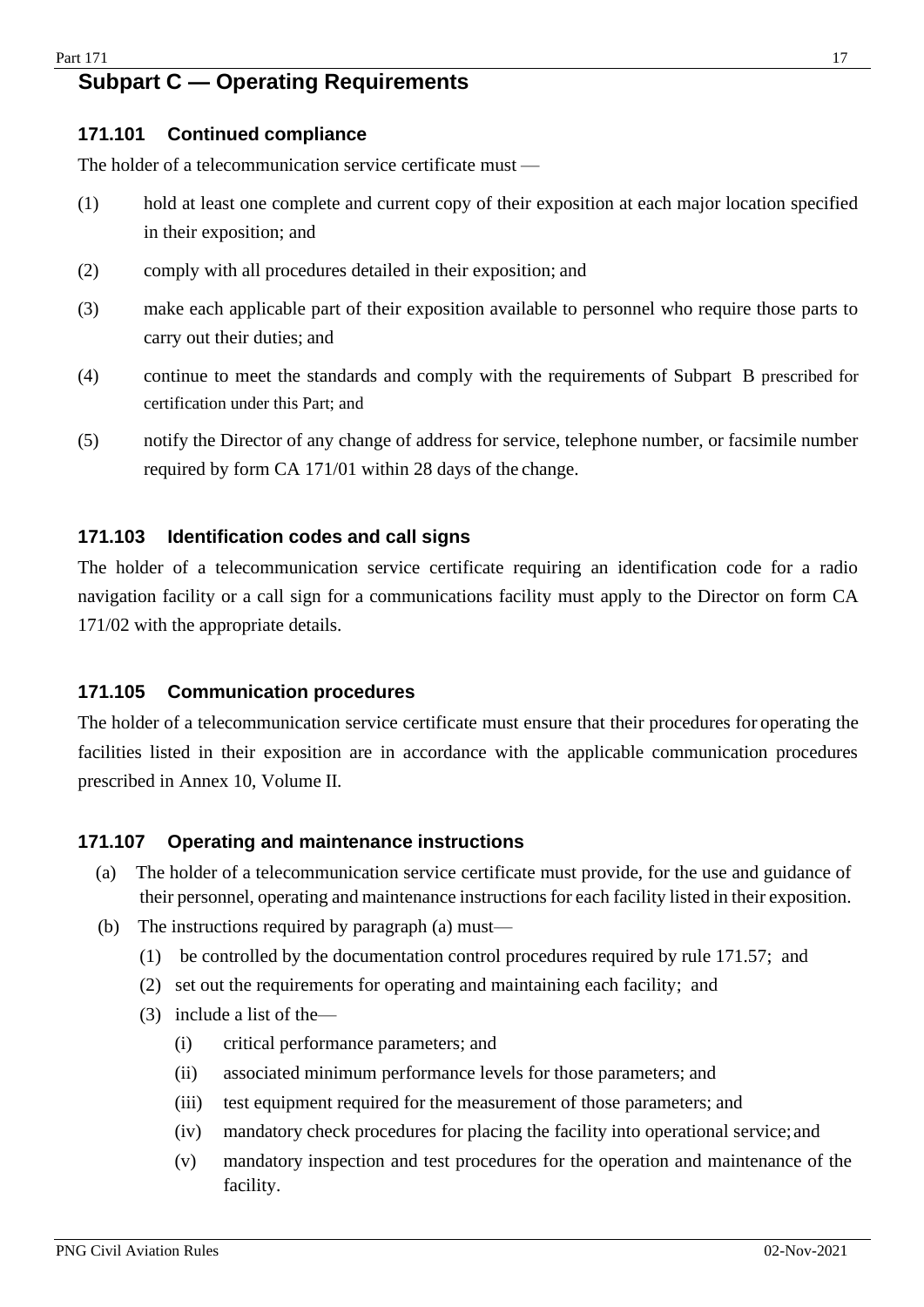#### $Part 171$  18

#### **171.109 Deviations**

- (a) Subject to compliance with rule 171.111(a), the holder of a telecommunication service certificate may deviate from any requirement of this Part to meet an emergency situation if there is a need to take immediate action for the protection of life or property involving carriage by air.
- (b) A certificate holder who deviates from a requirement of this Part under paragraph (a) must provide a written report to the Director as soon as practicable, but in any event not later than 14 days after the emergency. The report must cover the nature, extent and duration of the deviation.

#### <span id="page-17-0"></span>**171.111 Limitations on Certificate Holder**

- (a) The holder of a telecommunication service certificate must not operate a facility (except for site test purposes controlled by the procedures required by rule 171.53(b)) if there is any cause to suspect the integrity of the information being provided by the facility. A cause to suspect the integrity of the information being provided by a facility includes the infringement of any critical site area of the facility until performance checks on the facility verify that the infringement does not andwill not affect the performance of the facility
- (b) A certificate holder must not operate a radio transmitting facility on an aeronautical radio frequency except pursuant to a written radio apparatuslicence granted by the National Information Technology Authority for the facility.
- (c) Except where a deviation under rule 171.109 is required or a site test is carried out under the procedures required by rule 171.53(b), a certificate holder must not operate a facility unless—
	- (1) the facility is listed in the holder's exposition; and
	- (2) the performance of the facility meets the applicable published information; and
	- (3) the performance of the facility meets the applicable facility requirements in rule 171.53(a); and
	- (4) any integrity monitoring system for the facility is fully functional; and
	- (5) all the periodic tests for the facility are completed in accordance with the programmes established under rule  $171.59(c)(2)$  and (3); and
	- (6) the facility is included in the holder's airways security programme if the destruction, damage, or interference of the facility is likely to endanger the safety of an aircraft in flight; and
	- (7) the provisions of the holder's airways security programme for the facility are being complied with.

#### <span id="page-17-1"></span>**171.113 Changes to certificate holder's organisation**

- (a) The holder of a telecommunication service certificate must ensure that their exposition is amended so as to remain a current description of the holder's organisation and facilities.
- (b) The certificate holder must ensure that any amendments made to the holder's exposition meet the applicable requirements of this Part and comply with the amendment procedures contained in the holder's exposition.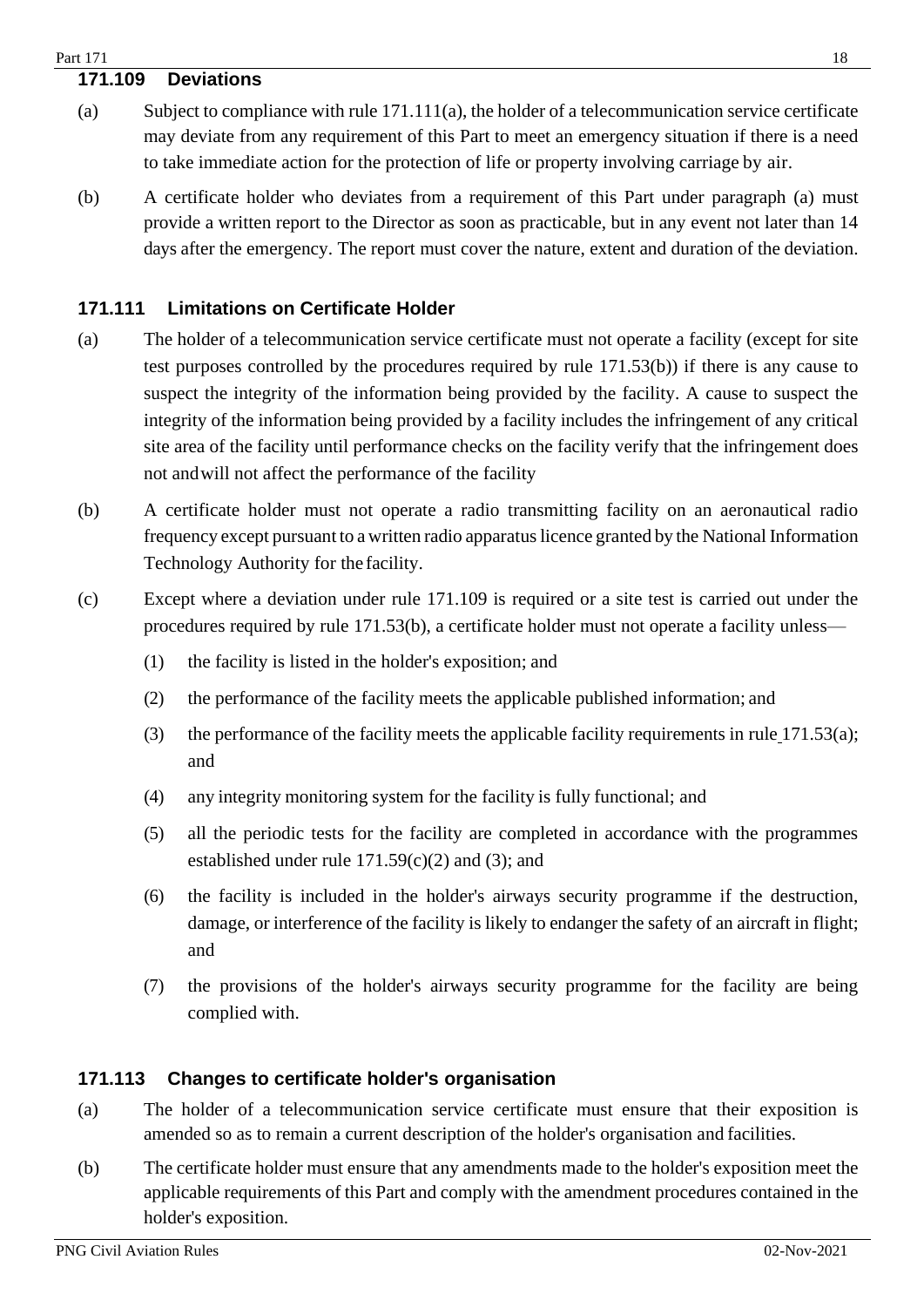- $Part 171$  19 (c) The certificate holder must provide the Director with a copy of each amendment to the holder's exposition as soon as practicable after its incorporation into the exposition.
	- (d) Where a certificate holder proposes to make a change to any of the following, prior notification to and acceptance by the Director is required:
		- (1) The Chief Executive:
		- (2) The listed senior persons:
		- (3) The security programme:
		- (4) The types of facility the holder operates.
	- (e) The Director may prescribe conditions under which a certificate holder may operate during or following any of the changes specified in paragraph (d).
	- (f) A certificate holder must comply with any conditions prescribed under paragraph (e).
	- (g) Where any of the changes referred to in this rule requires an amendment to the certificate, the certificate holder must forward the certificate to the Director as soon as practicable.
	- (h) The certificate holder must make such amendments to the holder's exposition as the Director may consider necessary in the interests of aviation safety.

## <span id="page-18-0"></span>**171.115 Safety Assessments**

- (a) The holder of an aeronautical telecommunications service certificate must provide a safety assessment report or safety case study to theDirector-
	- (1) for any proposed changes to its operations; and
	- (2) relocation of services or facilities and equipment; and
	- (3) implementation of new communications, surveillance or other safety-significant systems and equipment, including those providing new functionality or capabilities.
- (b) The holder of an aeronautical telecommunications service certificate must ensure that users of the services are consulted when carrying out the safety assessment as required under paragraph(a).
- (c) The holder of an aeronautical telecommunications service certificate where appropriate, must ensure that adequate provision is made for post-implementation monitoring to verify that the defined level of safety continues to be met.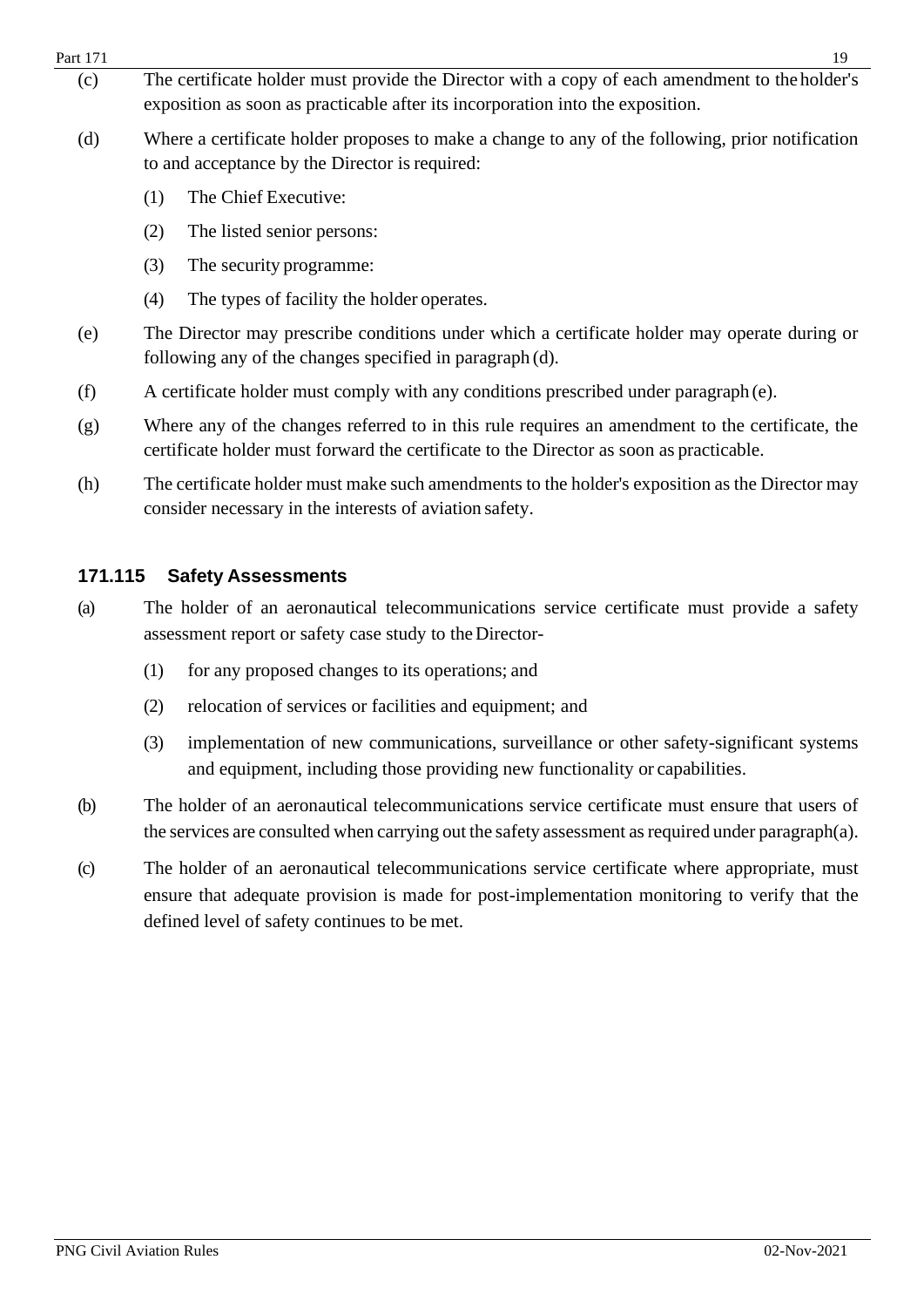## <span id="page-19-0"></span>**Subpart D — Facility Specifications and Requirements**

#### <span id="page-19-1"></span>**171.201 Additional Specifications and Requirements**

The following specifications and requirements are applicable to the aeronautical facilities referred to in 171.53(a)(1)-

- (1) Each NDB listed in an aeronautical telecommunication service certificate holder's exposition must conform to the following specification standards, in addition to the specification standards prescribed in ICAO Annex 10, Volume I, section 3.4:
	- $(i)$  the radiated signal must be either, an uninterrupted carrier amplitude modulated by the on/off keying of a 1020 Hz plus or minus 50 Hz tone, or an uninterrupted carrier identified by the on/off keying of a second carrier separated 1020 Hz plus or minus 50 Hz from the continuous carrier:
	- (ii) the monitoring functions recommended in paragraphs 3.4.8.2 and 3.4.8.4 of ICAO Annex 10, Volume I are mandatory specification requirements for each NDB aeronauticalfacility:
	- (iii) the monitoring system for each NDB aeronautical facility must transmit a warning to a control point and switch off the NDB upon detection of any of the conditions detailed in paragraphs 3.4.8.1 and 3.4.8.2 of ICAO Annex 10, Volume I; and
- (2) each UHF DME listed in an aeronautical telecommunication service certificate holder's exposition must conform with the following requirements, in addition to the specifications prescribed in section 3.5 of ICAO Annex 10, Volume I:
	- (i) the beacon code identity signal prescribed in paragraph 3.5.3.6.3 of ICAO Annex 10, Volume I must be transmitted at least once but not more than twice every 40 seconds with the code groups equally spaced:
	- (ii) the monitor function recommended in paragraph 3.5.4.7.2.3 of ICAO Annex 10, Volume I, is a mandatory specification requirement for each DME aeronautical facility; and
- (3) each radio navigation aid listed in an aeronautical telecommunication service certificate holder's exposition must be provided with a monitoring system that will remove the aeronautical facility from operational service and transmit a warning to an appropriate control point upon detection of any of the following conditions:
	- (i) navigation information outside the prescribed tolerance for the facility:
	- (ii) Failure of the identification signal:
	- (iii) failure of the monitoring system.
- (4) Each VHF Omnidirectional radio range (VOR), Instrument Landing Systems (ILS) and Global Navigation System (GNSS) listed in an aeronautical telecommunication service certificate holder's exposition must comply with the additional specifications and requirements listed in Appendix A.
- (5) Each Secondary Surveillance Radar (SSR), Human Factors considerations, Airborne Collision Avoidance System (ACAS), Mode S Extended Squitter, Mode S Extended Squitter Receiving System Characteristics (ADS-B IN and TIS B IN) listed in an aeronautical telecommunication service certificate holder's exposition must comply with the additional specifications and requirements listed in Appendix B.
- (6) Each Aeronautical Telecommunication Network (ATN), SSR Mode S Air Ground Data Link, VHF Air Ground Data Link (VDL), Aircraft Addressing System, Single Sideband (SSB) High Frequency (HF) communication system, Selective Calling System (SELCAL), Aeronautical Speech Circuits and Emergency Locator Transmitter (ELT) for search and rescue listed in an aeronautical telecommunication service certificate holder's exposition must comply with the additional specifications and requirements listed in Appendix C.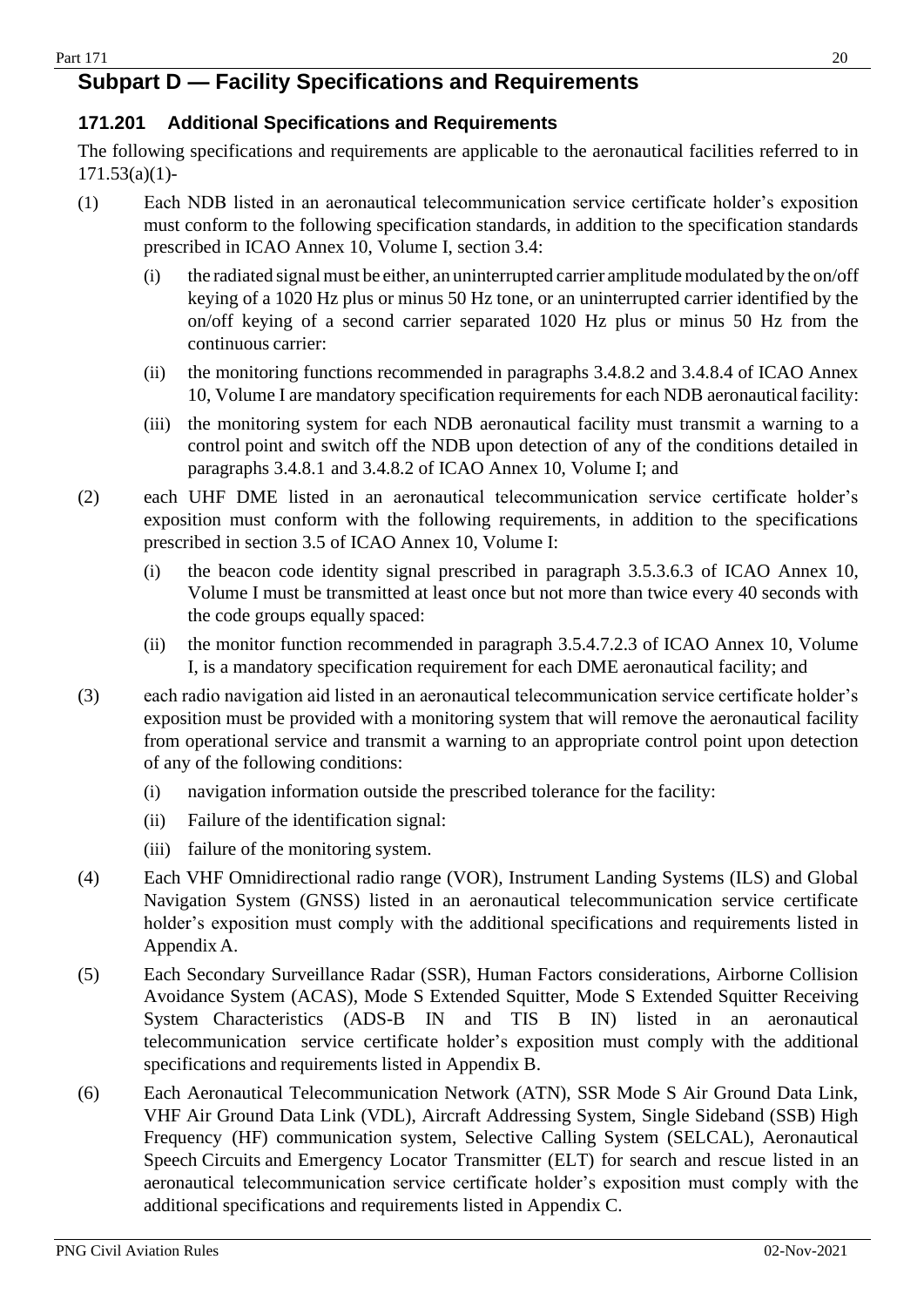## <span id="page-20-0"></span>**Appendix A - Radio Navigation Aids**

#### <span id="page-20-1"></span>**A.1 Standard radio navigation aids**

- (a) The standard radio navigation aids must be:
	- (1) the instrument landing system (ILS) conforming to the Standards contained in ICAO Annex 10 Volume I Chapter 3, 3.1;
	- (2) the microwave landing system (MLS) conforming to the Standards contained in ICAO Annex 10 Volume I Chapter 3, 3.11;
	- (3) the global navigation satellite system (GNSS) conforming to the Standards contained in ICAO Annex 10 Volume I Chapter 3, 3.7;
	- (4) the VHF omnidirectional radio range (VOR) conforming to the Standards contained in ICAO Annex 10 Volume I Chapter 3, 3.3;
	- (5) the non-directional radio beacon (NDB) conforming to the Standards contained in ICAO Annex 10 Volume I Chapter 3, 3.4;
	- (6) the distance measuring equipment (DME) conforming the Standards contained in ICAO Annex 10 Volume I Chapter 3, 3.5 and
	- (7) the en-route VHF marker beacon conforming to the Standards contained in ICAO Annex 10 Volume I Chapter 3, 3.6.
- (b) Differences in radio navigation aids in any respect from the Standards of ICAO Annex 10 Volume 1 Chapter 3 must be published in an Aeronautical Information Publication (AIP).
- (c) Wherever there is installed a radio navigation aid that is neither an ILS nor an MLS, but which may be used in whole or in part with aircraft equipment designed for use with the ILS or MLS, full details of parts that may be used must be published in an Aeronautical Information Publication (AIP).

#### <span id="page-20-2"></span>**A.2. VHF Omnidirectional Radio Range (VOR)**

- (a) Each VOR listed in an aeronautical telecommunication service certificate holder's exposition must conform with the following requirements, in addition to the specifications prescribed in ICAO Annex 10, Volume 1, Chapter 3, 3.3:
	- (1) The VOR must be constructed and adjusted so that similar instrumental indications in the aircraft represent equal clockwise angular deviations (bearings), degree for degree from magnetic North as measured from the location of the VOR.
	- (2) TheVOR mustradiate a radio frequency carrier withwhich are associated two separate 30Hz modulations. One of these modulations must be such that its phase is independent of the azimuth of the point of observation (reference phase). The other modulation (variable phase) must be such that its phase at the point of observation with respect to the VOR.
	- (3) The reference and variable phase modulations must be in phase along the reference magnetic meridian through the station.

#### <span id="page-20-3"></span>**A.3. Instrument Landing System (ILS)**

(a) Each ILS listed in an aeronautical telecommunication service certificate holder's exposition must conform with the following requirements, in addition to the specifications prescribed in ICAO Annex 10, Volume 1 Chapters 2 and 3, and Attachment C.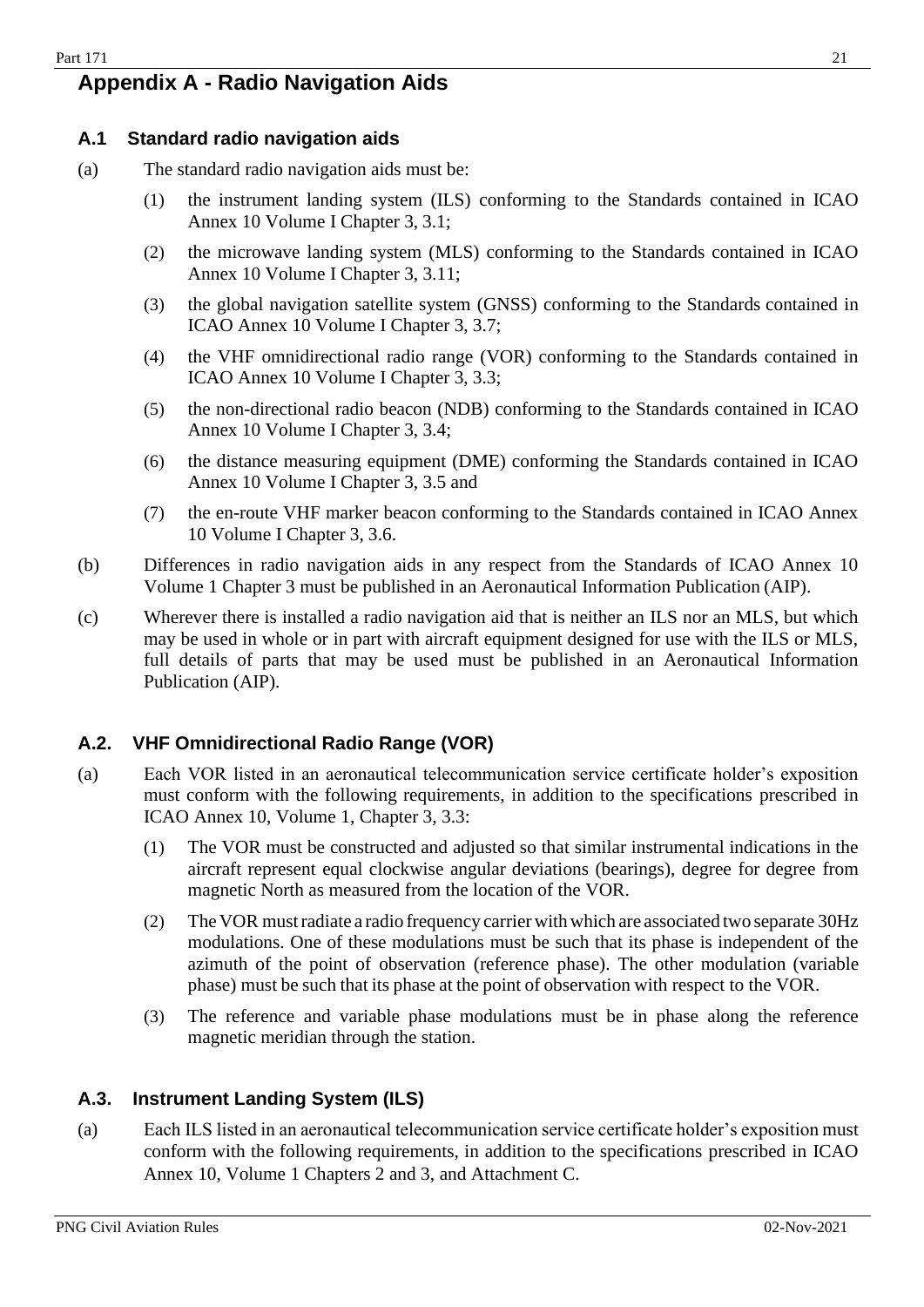|     | PNG Civil Aviation Rules                                                                                                                                                                                                                                                                                                                                                                                                                                                                     | 02-Nov-2021 |  |  |
|-----|----------------------------------------------------------------------------------------------------------------------------------------------------------------------------------------------------------------------------------------------------------------------------------------------------------------------------------------------------------------------------------------------------------------------------------------------------------------------------------------------|-------------|--|--|
| (j) | To ensure an adequate level of safety, the ILS must be so designed and maintained that the<br>probability of operation within the performance requirements specified is of a high value,<br>consistent with the category of operational performance concerned.                                                                                                                                                                                                                               |             |  |  |
| (i) | The localizer and glide path components and other ancillary equipment specified in ICAO Annex<br>10, Volume 1, 3.1.2.1.3, which form part of a Facility Performance Category III - ILS, must<br>otherwise comply with the Standards applicable to these components in Facility Performance<br>Category I and II – ILS, except as supplemented by the Standards in ICAO Annex 10, Volume 1,<br>3.1.3 and 3.1.5 in which application to Facility Performance Category III – ILS is prescribed. |             |  |  |
| (h) | The localizer and glide path components specified in ICAO Annex 10, Volume 1, 3.1.2.1 (a) and<br>(b) which form part of a Facility Performance Category II - ILS must comply with the Standards<br>applicable to these components in a Facility Performance Category $I - ILS$ , as supplemented or<br>amended by the Standards in ICAO Annex 10, Volume 1, 3.1.3 and 3.1.5 in which application<br>to Facility Performance Category II -ILS is prescribed.                                  |             |  |  |
| (g) | The localizer and glide path components specified in ICAO Annex 10, Volume 1, 3.1.2.1 (a) and<br>(b) which form part of a Facility Performance Category I - ILS must comply at least with the<br>Standards in ICAO Annex 10, Volume 1, 3.1.3 and 3.1.5 respectively, excepting those in which<br>application to Facility Performance Category II - ILS is prescribed.                                                                                                                        |             |  |  |
| (f) | The ILS must be constructed and adjusted so that, at a specific distance from the threshold, similar<br>instrumental indications in the aircraft represents similar displacements from the course line or<br>ILS glide path as appropriate, irrespective of the particular ground installation in use.                                                                                                                                                                                       |             |  |  |
|     | for a Category I ILS, if that ILS provides an essential radio navigation service, the air traffic<br>(2)<br>services unit involved in the control of aircraft on the final approach must be one of the<br>designated remote control points and must receive information on the operational status of<br>the ILS, with a delay commensurate with the requirements of the operational environment.                                                                                             |             |  |  |
|     | for all Category II and Category III ILS, the air traffic services unit involved in the control<br>(1)<br>of aircraft on final approach must be one of the designated remote control points and must<br>receive information on the operational status of the ILS, with a delay commensurate with<br>the requirements of the operational environment.                                                                                                                                         |             |  |  |
| (e) | Facility Performance Categories I, II and III – ILS must provide indications at designated remote<br>control points of the operational status of all ILS ground systems as follows:                                                                                                                                                                                                                                                                                                          |             |  |  |
| (d) | If DME is used in lieu of marker beacons, the equipment must conform to the specifications in<br>ICAO Annex 10, Volume 1, 3.1.7.6.5. and Attachment C, 2.11.                                                                                                                                                                                                                                                                                                                                 |             |  |  |
| (c) | Distance to threshold information to enable glide path verification must be provided by either<br>VHF marker beacons or distance measuring equipment (DME), together with monitor systems<br>and remote control and indicator equipment.                                                                                                                                                                                                                                                     |             |  |  |
|     | An appropriate means to enable glide path verification checks.<br>(3)                                                                                                                                                                                                                                                                                                                                                                                                                        |             |  |  |
|     | UHF glide path equipment, associated monitor system, remote control and indicator<br>(2)<br>equipment;                                                                                                                                                                                                                                                                                                                                                                                       |             |  |  |
|     | VHF localizer equipment, associated monitor system, remote control and indicator<br>(1)<br>equipment;                                                                                                                                                                                                                                                                                                                                                                                        |             |  |  |
| (b) | Basic Requirements. The ILS must comprise the following basic requirements:                                                                                                                                                                                                                                                                                                                                                                                                                  |             |  |  |

Part 171 22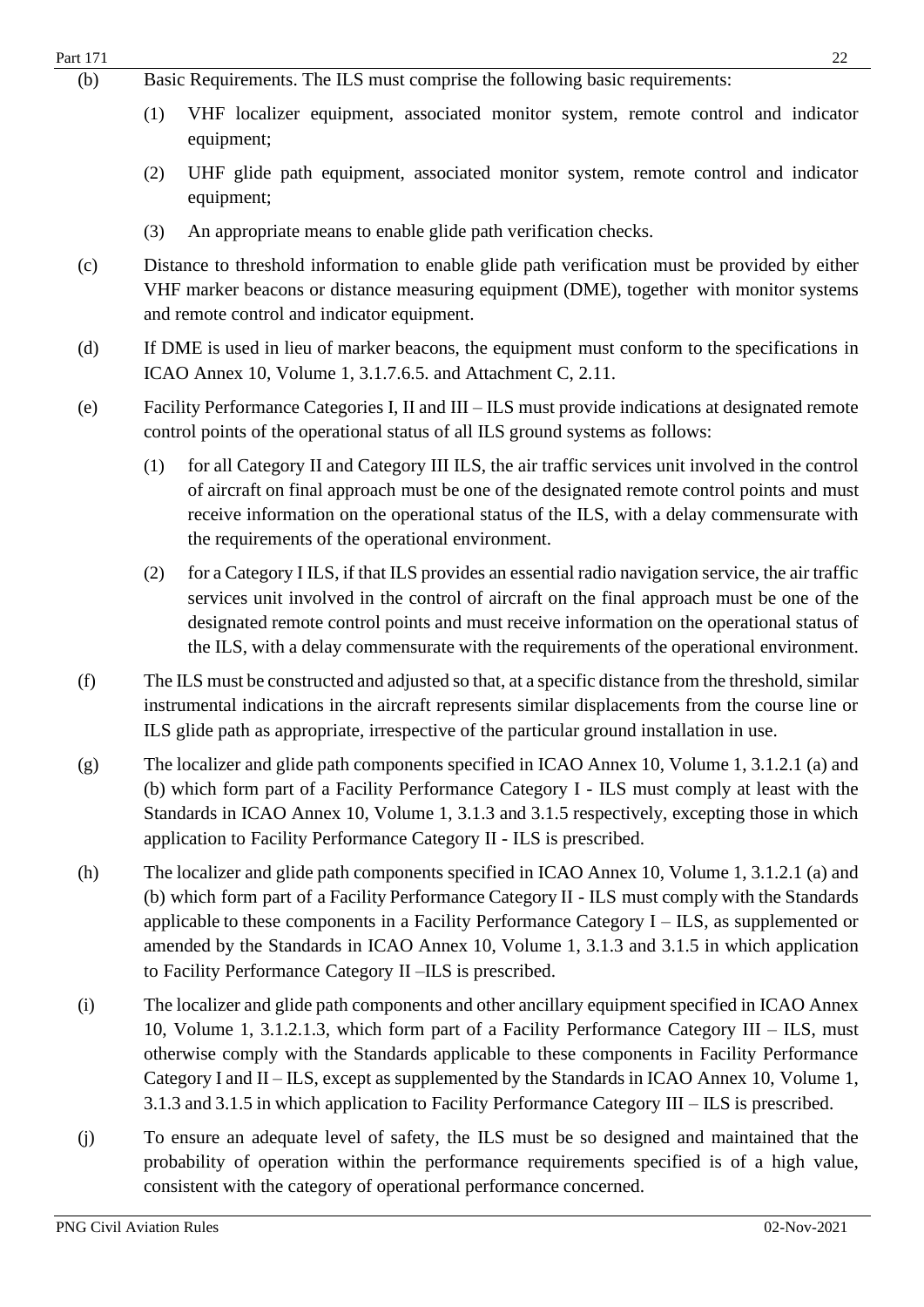- $Part 171$  23
	- (k) At locations where ILS facilities serving opposite ends of the runway or different runways at the same airport use the same paired frequencies, an interlock must ensure that onlyone facility must radiate at a time. When switching from one ILS facility to another, radiation from both must be suppressed for not less than 20 seconds.

## <span id="page-22-0"></span>**A.4. Global Navigation Satellite System (GNSS)**

- (a) The general functions and use of GNSS must conform with the following requirements, in addition to the specifications prescribed in ICAO Annex 10, Volume 1 Chapters 2, 3 and Attachment D.
	- (1) Functions.

The GNSS must provide position and time data to the aircraft - data which are derived from pseudo-range measurements between an aircraft equipped with a GNSS receiver and various signal sources on satellites or on the ground.

#### (b) GNSS Elements

The GNSS navigation service must be provided using various combinations of the following elements installed on the ground, on satellites and/or on board the aircraft:

- (1) Global Positioning System (GPS) that provides the Standard Positioning Service (SPS) as defined in ICAO Annex 10, Volume 1 Chapter 3.7.3.1;
- (2) Global Navigation Satellite System (GLONASS) that provides the Channel of Standard Accuracy (CSA) navigation signal as defined in ICAO Annex 10, Volume 1 Chapter 3.7.3.2;
- (3) Aircraft-based augmentation system (ABAS) as defined in ICAO Annex 10, Volume 1, 3.7.3.3;
- (4) Satellite-based augmentation system (SBAS) as defined in ICAO Annex 10, Volume 1, 3.7.3.4;
- (5) Ground-based augmentation system (GBAS) as defined in ICAO Annex 10, Volume 1, 3.7.3.5;
- (6) Aircraft GNSS receiver as defined in ICAO Annex 10, Volume 1, 3.7.3.6.
- (c) GNSS Specific Provisions
	- (1) A procedure for the collection and dissemination of Receiver Autonomous Integrity Monitoring (RAIM) prediction warning must be provided by the ANSP in the provision of GNSS service.
	- (2) It must be permissible to terminate a GNSS satellite service provided by one of its elements (as specified in ICAO Annex 10 Volume I Chapter 3, 3.7.2) on the basis of at least a six-year advance notice by a service provider.
	- (3) All GNSS-based operations must ensure that GNSS data relevant to those operations are recorded.
	- (4) These recordings data are primarily intended for use in accident and incident investigations. They may also support periodic confirmation that accuracy, integrity, continuity and availability are maintained within the limits required for the operations approved.
		- (i) Recordings must be retained for a period of 14 days. When the recordings are pertinent to accidents and incident investigations, they should be retained for longer periods until it is evident that they will no longer be required.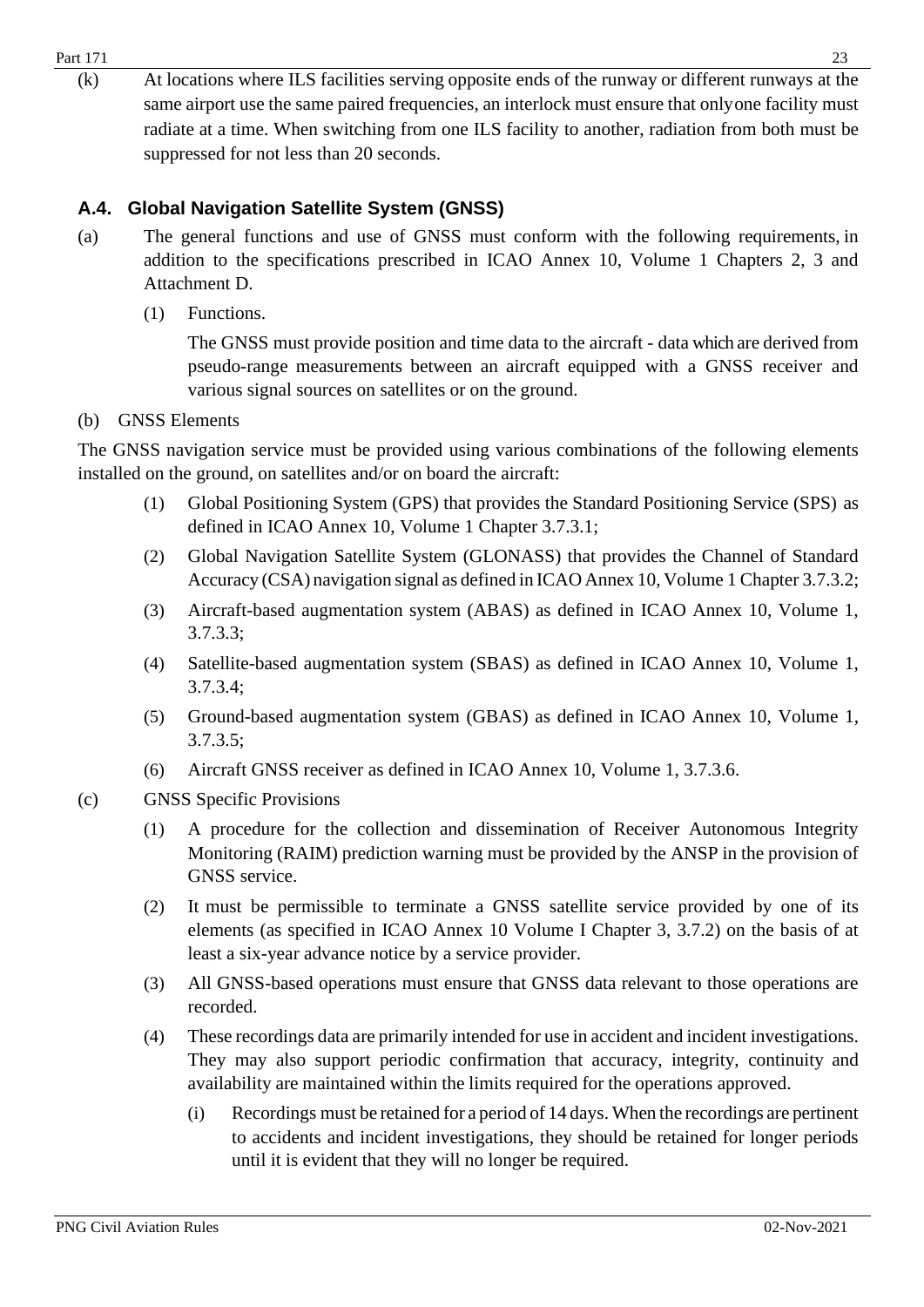## <span id="page-23-0"></span>**Appendix B - Surveillance**

#### <span id="page-23-1"></span>**B.1. Secondary Surveillance Radar (SSR)**

When SSR is installed and maintained in operation as an aid to air traffic services, it must conform with the provisions of ICAO Annex 10, Volume IV Chapters 2, 3 and 5.

#### <span id="page-23-2"></span>**B.2. Interrogation modes (ground to air)**

*Note. — As referred to in Annex 10, Volume IV, Mode A/C transponders are those which conform to the characteristics prescribed in ICAO Annex 10, Volume IV, 3.1.1. Mode S transponders are those which conform to the characteristics prescribed in ICAO Annex 10, Volume IV, 3.1.2. The functional capabilities of Mode A/C transponders are an integral part of those of Mode S transponders.*

- (a) Interrogation for air traffic services must be performed on the modes described in ICAO Annex 10, Volume IV, 3.1.1.4.3 or 3.1.2. The uses of each mode must be as follows:
	- (1) Mode A to elicit transponder replies for identity and surveillance.
	- (2) Mode C to elicit transponder replies for automatic pressure-altitude transmission and surveillance.
	- (3) Intermode
		- (i) Mode A/C/S all-call: to elicit replies for surveillance of Mode A/C transponder and for the acquisition of Mode S transponders.
		- (ii) Mode A/C-only all-call: to elicit replies for surveillance of Mode A/C transponders. Mode S transponders do not reply.
- (b) Mode  $S -$ 
	- (1) Mode S-only all-call: to elicit replies for acquisition of Mode S transponders.
	- (2) Broadcast: to transmit information to all Mode S transponders. No replies are elicited.
	- (3) Selective: for surveillance of, and communication with, individual Mode S transponders. For each interrogation, a reply is elicited only from the transponder uniquely addressed by the interrogation.
- (c) In areas where improved aircraft identification is necessary to enhance the effectiveness of the ATC system, SSR ground facilities having Mode S features must include aircraft identification capability.

#### <span id="page-23-3"></span>**B.3. Side-Lobe Suppression Control Interrogation**

- (a) Side-lobe suppression must be provided in accordance with the provisions of ICAO Annex 10, Volume IV chapter 3.1.1.4 and 3.1.1.5 on all Mode A, Mode C and intermode interrogations.
- (b) Side-lobe suppression must be provided in accordance with the provisions of ICAO Annex 10, Volume IV Chapter 3.1.2.1.5.2.1 on all Mode S-only all-call interrogations.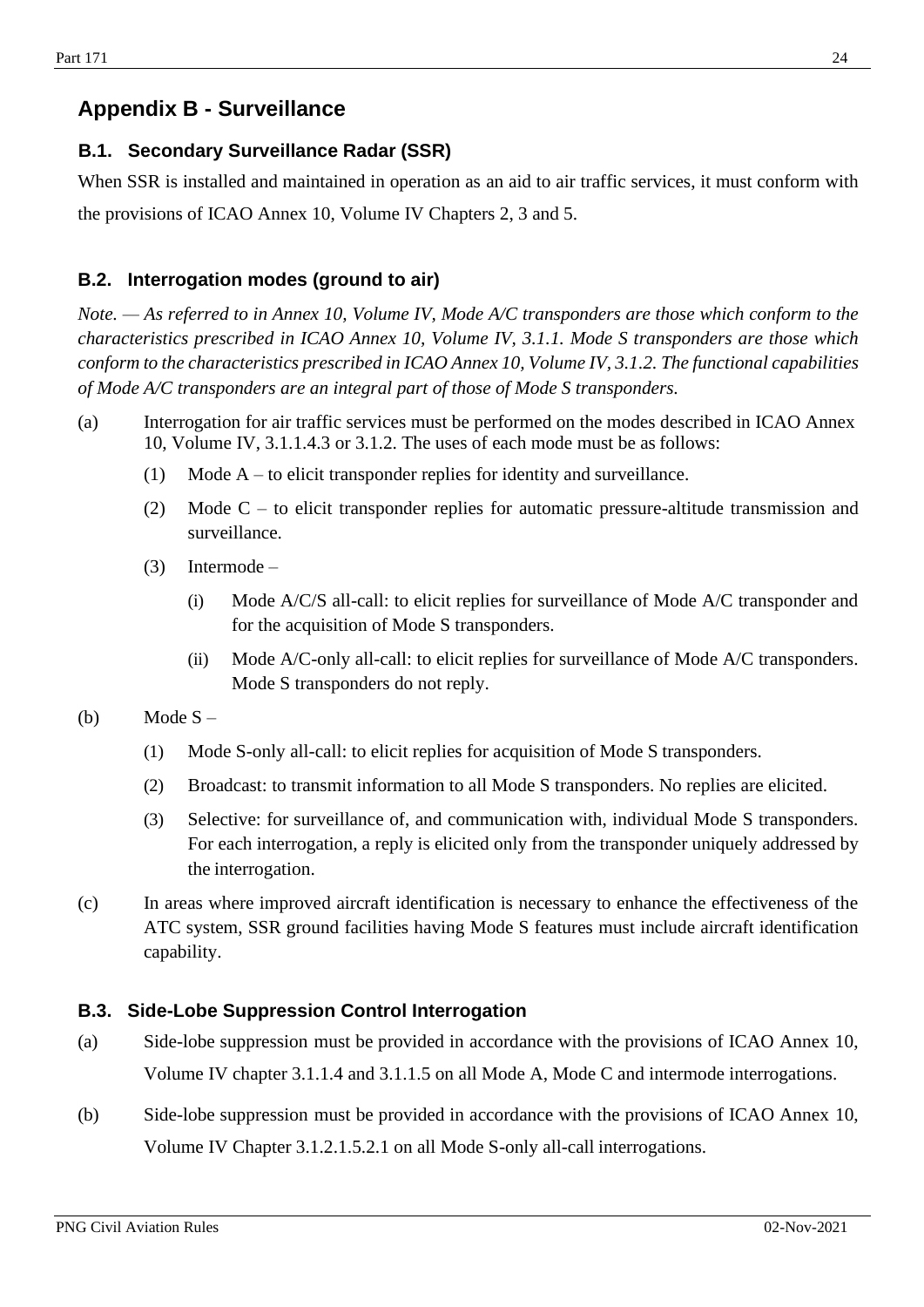<span id="page-24-1"></span><span id="page-24-0"></span>

| Part 171    | 25                                                                                                                                                                                                                                                                                                                                                                                                             |
|-------------|----------------------------------------------------------------------------------------------------------------------------------------------------------------------------------------------------------------------------------------------------------------------------------------------------------------------------------------------------------------------------------------------------------------|
| <b>B.4.</b> | Transponder reply modes (air-to-ground)                                                                                                                                                                                                                                                                                                                                                                        |
| (a)         | Transponder must respond to Mode A interrogations in accordance with the provisions of ICAO<br>Annex 10, Volume IV Chapter 3.1.1.7.12.1 and 3.1.1.7.12.2.                                                                                                                                                                                                                                                      |
| (b)         | The pressure-altitude reports contained in Mode S replies must be derived as specified in<br>3.1.1.7.12.2.                                                                                                                                                                                                                                                                                                     |
| (c)         | For aircraft equipped with 7.62 m $(25 \text{ ft})$ or better pressure-altitude information provided by<br>Mode S transponders in response to selective interrogations (i.e. in the AC field, 3.1.2.6.5.4) must<br>be reported in $7.62$ m $(25 \text{ ft})$ increments.                                                                                                                                       |
| (d)         | All Mode A/C transponders must report pressure-altitude encoded in the information pulses in<br>Mode C replies.                                                                                                                                                                                                                                                                                                |
| (e)         | All Mode S transponders must report pressure-altitude encoded in the information pulses in Mode<br>C replies and in the AC field of Mode S replies.                                                                                                                                                                                                                                                            |
| (f)         | When a Mode S transponder is not receiving more pressure-altitude information from a source<br>with a quantization of $7.62$ m ( $25$ ft) or better increments, the reported value of the altitude must<br>be the value obtained be expressing the measured value of the uncorrected pressure-altitude of<br>the aircraft in 30.48 m (100 ft) increments and the Q bit (see $3.1.2.6.5.4$ b) must be set to 0. |
| (g)         | Transponders used within airspace where the need for Mode S airborne capability has been<br>determined must also respond to intermode and Mode S interrogations in accordance with the<br>applicable provisions of 3.1.2.                                                                                                                                                                                      |
| (h)         | Requirements for mandatory carriage of SSR Mode S transponders must be on the basis of<br>regional air navigation agreements which must specify the airspace and the airborne<br>implementation timescales.                                                                                                                                                                                                    |
| (i)         | The agreements indicated in 2.1.4.8 must provide at least five years notice.                                                                                                                                                                                                                                                                                                                                   |
| <b>B.5.</b> | Mode A reply codes (information pulses)                                                                                                                                                                                                                                                                                                                                                                        |
| (a)         | All transponders must be capable of generating 4 096 reply codes conforming to the<br>characteristics given in ICAO Annex 10, Volume IV Chapter 3.1.1.6.2.                                                                                                                                                                                                                                                     |
| (b)         | The following Mode A codes must be reserved for special purposes:                                                                                                                                                                                                                                                                                                                                              |
| (c)         | Code 7700 to provide recognition of an aircraft in an emergency.                                                                                                                                                                                                                                                                                                                                               |
| (d)         | Code 7600 to provide recognition of an aircraft with radio communication failure.                                                                                                                                                                                                                                                                                                                              |
| (e)         | Code 7500 to provide recognition of an aircraft which is being subjected to unlawful interference.                                                                                                                                                                                                                                                                                                             |
| (f)         | Appropriate provisions must be made in ground decoding equipment to ensure immediate<br>recognition of Modes A codes 7500, 7600 and 7700.                                                                                                                                                                                                                                                                      |
| (g)         | Mode A code 0000 must be reserved for allocation subject to regional agreements, as a general<br>purpose code.                                                                                                                                                                                                                                                                                                 |
| (h)         | Mode A code 2000 must be reserved to provide recognition of an aircraft which has not received<br>any instructions from air traffic control units to operate the transponder.                                                                                                                                                                                                                                  |
|             |                                                                                                                                                                                                                                                                                                                                                                                                                |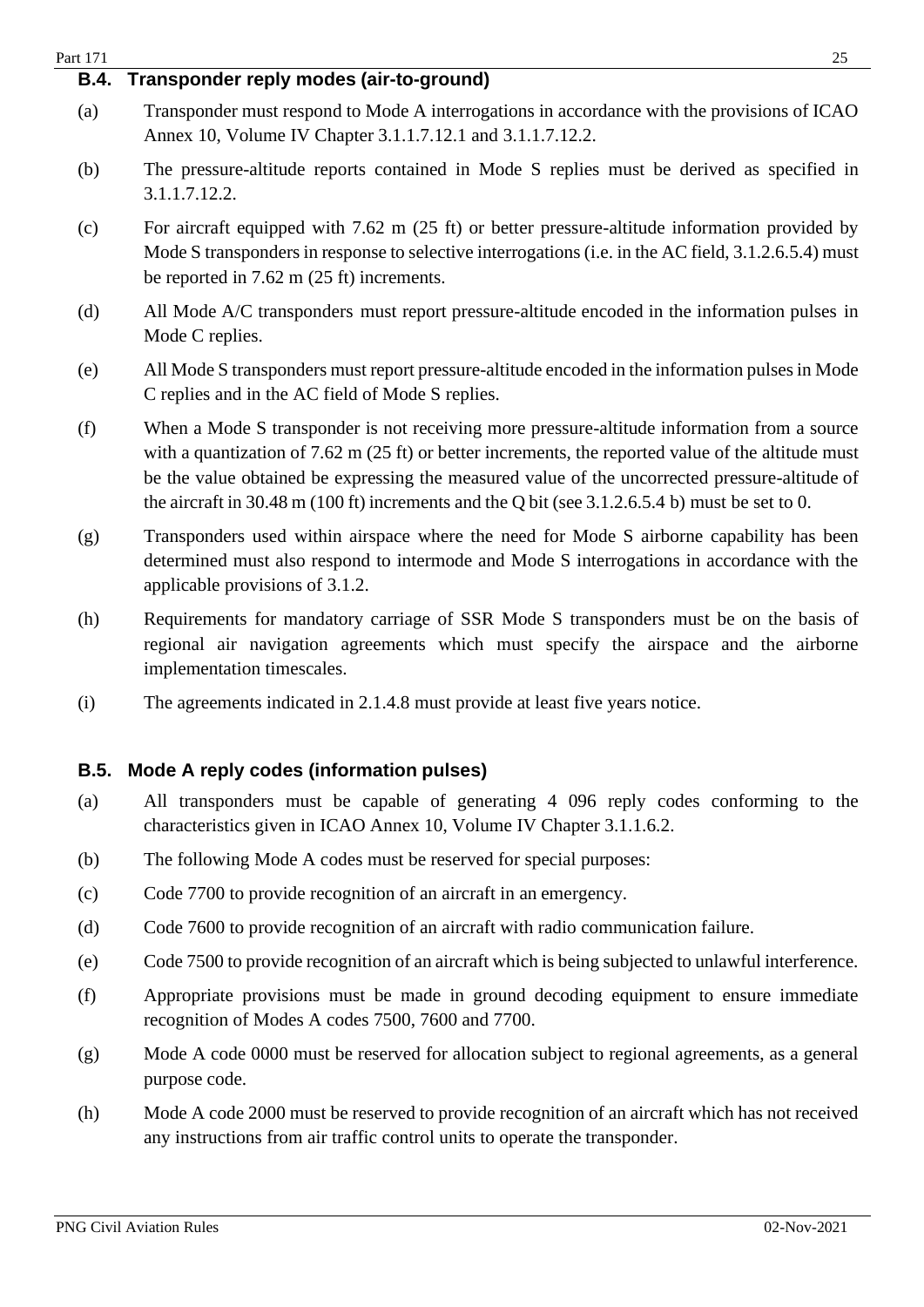#### <span id="page-25-0"></span>**B.6. Mode S airborne equipment capability**

All mode S transponders must conform to one of the following five levels:

- (a) Level 1 transponder must have the capabilities prescribed for:
	- (1) Mode A identity and Mode C pressure-altitude reporting;
	- (2) Intermode and Mode S all-call transaction;
	- (3) Addressed surveillance altitude and identity transaction;
	- (4) Lockout protocols;
	- (5) Basic data protocols except data link capability reporting;
	- (6) Air-air service and squitter transactions.
- (b) Level  $2$  Level 2 transponders must have the capabilities of 2.1.6.1.1 and also those prescribed for:
	- (1) standard length communications (Comm-A and Comm-B);
	- (2) data link capability reporting;
	- (3) aircraft identification reporting;
	- (4) data parity with overlay control for equipment certified on or after 1 January 2020.
- (c) Level 3 Level 3 transponders must have the capabilities of 2.1.6.1.2 and also those prescribed for ground-to-air extended length message (ELM) communications.
- (d) Level 4 Level 4 transponders must have the capabilities of 2.1.6.1.3 and also those prescribed for air-to-ground extended length message (ELM) communications.
- (e) Level 5 Level 5 transponders must have the capabilities of 2.1.6.1.4 and also those prescribed for enhanced Comm-B and extended length message (ELM) communications.
- (f) Extended squitter Extended squitter transponders must have the capabilities of 2.1.6.2, 2.1.6.1.3, 2.1.6.4 or 2.1.6.1.5, the capabilities prescribed for extended squitter operation and the capabilities prescribed for ACAS cross-link operation. Transponder with thesecapabilities must be designated with suffix "e".
- (g) SI capability Transponders with the ability to process SI codes must have the capabilities of 2.1.6.1.1, 2.1.6.1.2, 2.1.6.1.3, 2.1.6.1.4, 2.1.6.1.5 and also those prescribed for SI codeoperation. Transponders with this capability must be designated with a suffix "s".
- (h) Extended squitter non-transponder devices. Devices that are capable of broadcastingextended squitter's that are not part of a Mode S transponder must conform to all of the 1090 MHz RF signals in space requirements specified for a Mode S transponder, except for transmit power levels for the identified equipment class as specified in 6.1.1.
- (i) All Mode S transponders used by international civil air traffic must conform, at least, to the requirements of Level 2 prescribed in 2.1.6.1.2.
- (j) Mode S transponder installed on aircraft with gross mass in excess of 5700 kg or a maximum cruising true airspeed capability in excess of 463 km/h (250kt) must operate with antenna diversity as prescribed in ICAO Annex 10, Volume 4 Chapter 3.1.2.10 if: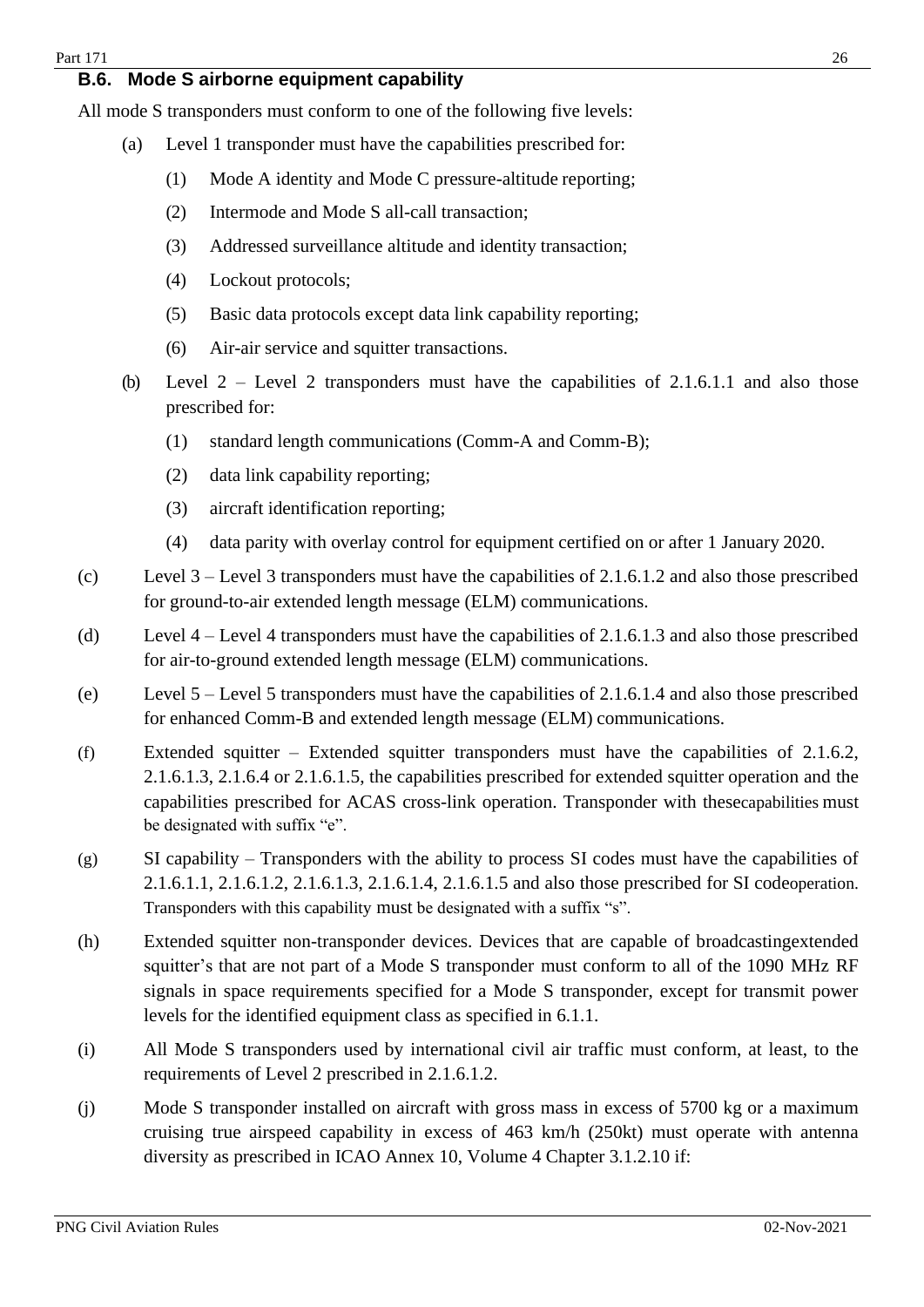- (1) The aircraft individual certificate of airworthiness is first issued on or after 1 January 1990; or
- (2) Mode S transponder carriage is required on the basis of regional air navigation agreement in accordance with ICAO Annex 10, Volume 4 Chapter 2.1.3.3.1 and 2.1.3.3.2.
- (k) Capability Reporting in Mode S Squitter's.

Capability reporting in Mode S acquisition squitter's (unsolicited downlink transmissions) must be provided in accordance with the provisions of ICAO Annex 10, Volume 4 Chapter 3.1.2.8.5.1 for all Mode S transponders installed on or after 1 January 1995.

(l) Extended Length Message (ELM) Transmit Power

In order to facilitate the conversion of existing Mode S transponders to include full Mode S capability, transponders originally manufactured before 1 January 1999 must be permitted to transmit a burst of 16 ELM segments at a minimum power level of 20dBW.

## <span id="page-26-0"></span>**B.7. SSR Mode S address (aircraft address)**

The SSR Mode S address must be one of 16 777 214 twenty -four-bit aircraft addresses allocated by ICAO to the State of Registry or common mark registering authority and assigned as prescribed in ICAO Annex 10, Volume 4 Chapter 3.1.2.4.1.2.3.1.1 and the Appendix to Chapter 9, Part 1, Volume III, Annex 10.

## <span id="page-26-1"></span>**B.8. Human Factors Considerations**

- (a) Human Factors principles must be observed in the design and certification of surveillance radar, transponder and collision avoidance systems.
- (b) Operation of Controls
	- (1) Transponder controls which are not intended to be operated in flight must not be directly accessible to the flight crew.
	- (2) The operation of transponder controls, intended for use during flight, must be evaluated to ensure they are logical and tolerant to human error. In particular, where transponder mode switching (i.e. an operational state to 'Standby' or 'off') is minimized.
	- (3) The flight crew must have access at all times to the information of the operational state of the transponder.

## **B.9. Airborne collision avoidance system (ACAS)**

The general functions and use of ACAS must conform with the following requirements, in addition to the specifications prescribed in ICAO Annex 10, Volume 4 Chapters 3 and 4.

- (a) ACAS I General provisions and characteristics
	- (1) Functional requirements.

ACAS 1 must perform the following functions:

- (i) surveillance of nearby SSR transponder- equipped aircraft; and
- (ii) provide indications to the flight crew identifying the approximate position of aircraft as an aid to visual acquisition.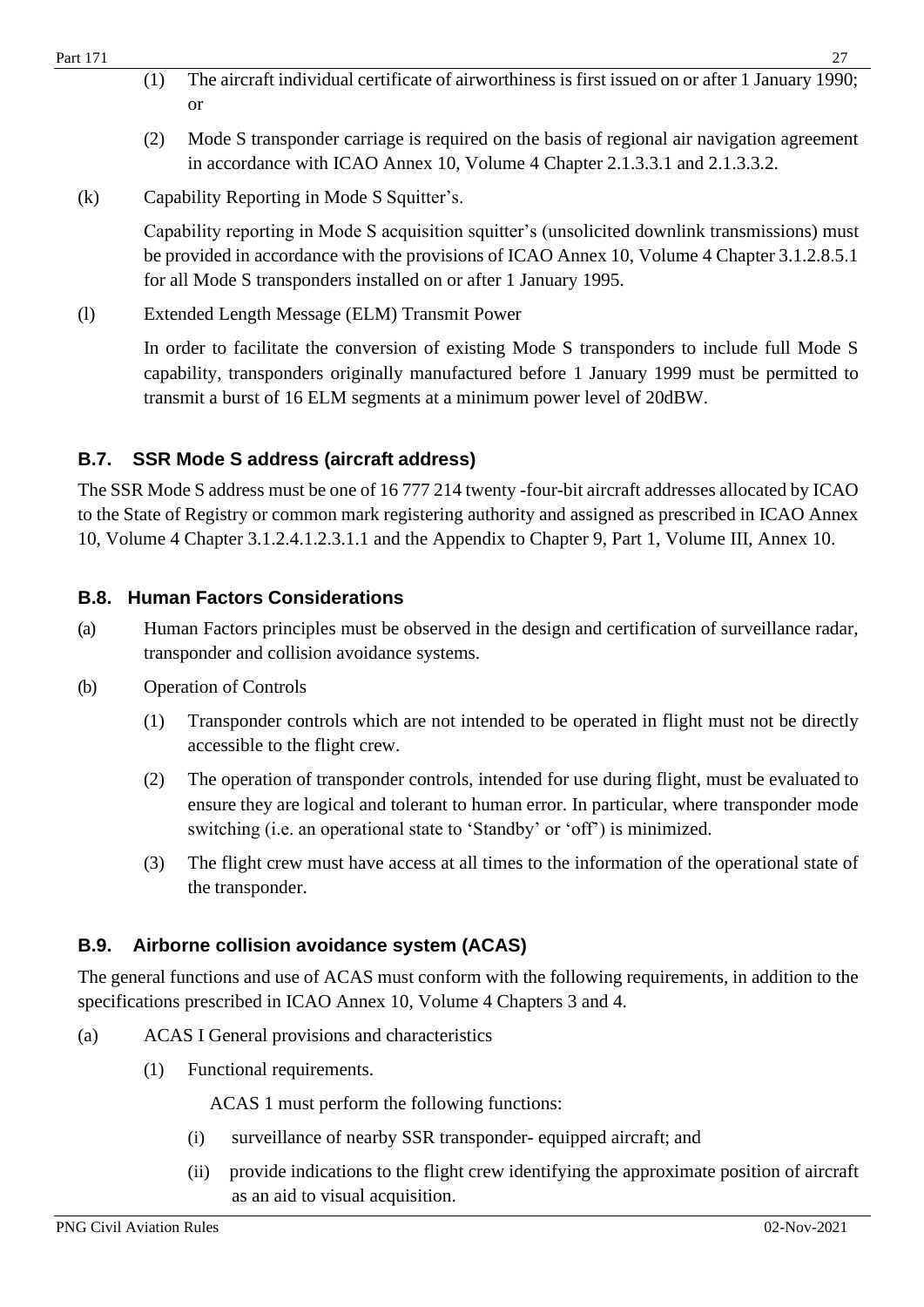(2) Signal format

The RF characteristics of all ACAS I signals must conform to the provisions of Chapter 3, 3.1.1.1 through 3.1.1.6 and 3.1.2.1 through 3.1.2.4.

- (b) General provisions relating to ACAS II and ACAS III
	- (1) Functionalrequirements
		- (i) ACAS functions.

ACAS must perform the following functions:

- (A) surveillance;
- (B) generation of TAs;
- (C) threat detection;
- (D) generation of Resolution Advisories (RAs);
- (E) coordination; and
- (F) communication with ground stations.
- (ii) The equipment must execute functions (B) through (E) on each cycle of operation.
- (iii) The duration of a cycle must not exceed 1.2 seconds.
- (2) Surveillance performance requirements
	- (i) General surveillance requirements.

ACAS must interrogate SSR Mode A/C and Mode S transponders in other aircraft and detect the transponder replies. ACAS must measure the range and relative bearing of responding aircraft. Using these measurements and information convey be transponder replies, ACAS must estimate the relative positions of each responding aircraft. ACAS must include provisions for achieving such position determinationin the presence of ground reflections, interference and variations in signal strength.

(A) Track establishment probability

ACAS must generate an established track, with at least a 0.90 probability that the track is established 30 s before closest approach, on aircraft equipped with transponders when all of the following conditions are satisfied:

- (I) the elevation angles of these aircraft are within  $\pm 10$  degrees relative to the ACAS aircraft pitch plane;
- (II) the magnitudes of these aircrafts rates of change of altitude are less than equal to 51m/s (10 000 ft/min);
- (III) the transponder and antennas of these aircraft meet the Standards of Chapter 3, 3.1.1 and 3.1.2;
- (IV) the closing speeds and directions of these aircraft, the local density of SSR transponder-equipped aircraft and the number of other ACAS interrogators in the vicinity (as determined by monitoring ACAS broadcasts, 4.3.7.1.2.4) satisfy the conditions specified in Table 4-1; and
- (V) the minimum slant range is equal to or greater than 300m (1 000 ft).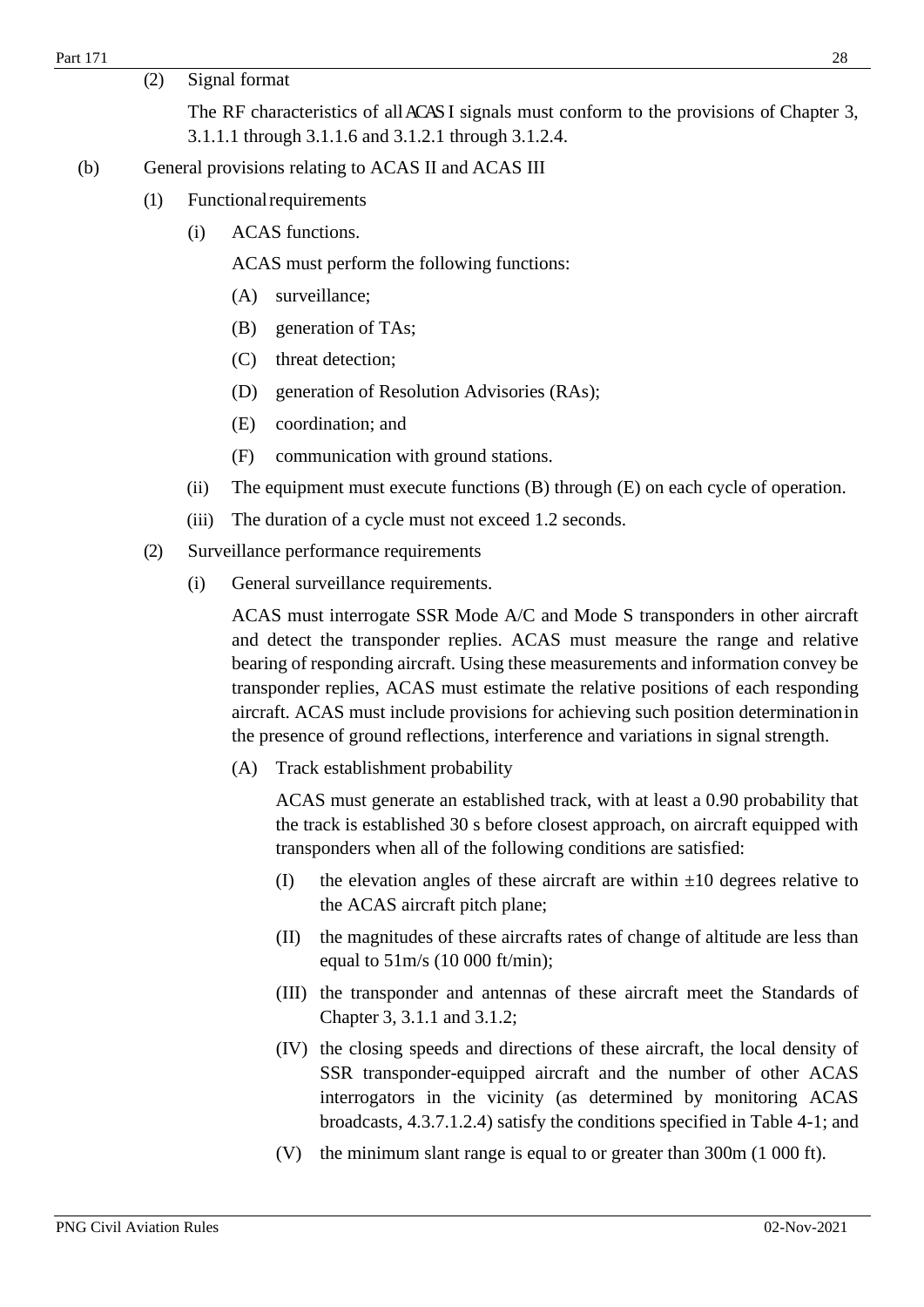- (B) ACAS must continue to provide surveillance with no abrupt degradation in track establishment probability as any one of the condition bounds defined in 2.3.5.2 is exceeded.
- (C) ACAS must not track Mode S aircraft that report that they are on the ground.
- (D) ACAS must achieve the required tracking performance when the average SSR Mode A/C asynchronous reply rate from transponders in the vicinity of the ACAS aircraft is 240 replies per second and when the peak interrogation rate received by the individual transponders under surveillance is 500 per second.
- (E) False track probability

The probability that an established Mode A/C track does not correspond in range and altitude, if reported, to an actual aircraft must be less than  $10^{-2}$ . For an established Mode S track this probability must be less than  $10^{-6}$ . These limits must not be exceeded in any traffic environment.

#### <span id="page-28-0"></span>**B.10. Mode S Extended Squitter**

The general functions and use of Mode S Extended Squitter must conform with the following requirements, in addition to the specifications prescribed in ICAO Annex 10, Volume 4 Chapters 2, 3, 4 and 5.

- (a) Mode S Extended Squitter Transmitting System Characteristics
	- (1) ADS-B out requirements
		- (i) Aircraft, surface vehicles and fixed obstacles supporting ADS-B message generation function and the ADS-B message exchange function (transmit) as depicted in Figure 5-1.
		- (ii) ADS-B transmissions from aircraft must include position, aircraft identification and type, airborne velocity, periodic status and event driven messages including emergency/priority information.
		- (iii) Extended squitter transmitting equipment must use formats and protocols of the latest version available.
		- (iv) Extended squitter ADS-B transmitting requirements. Mode S extended squitter transmitting equipment must be classified according to the units range capability and the set of parameters that it is capable of transmitting consistent with the following definition of general equipment classes and the specific equipment classes defined in Tables 5-1 and 5-2;
			- (A) Class A extended squitter airborne systems support an interactive capability incorporating both an extended squitter reception capability (i.e. ADS-B IN) in support of onboard ADS-B applications;
			- (B) Class B extended squitter systems provide a transmission only (i.e. ADS-B OUT without an extended squitter reception capability) for use on aircraft, surface vehicles, or fixed obstructions; and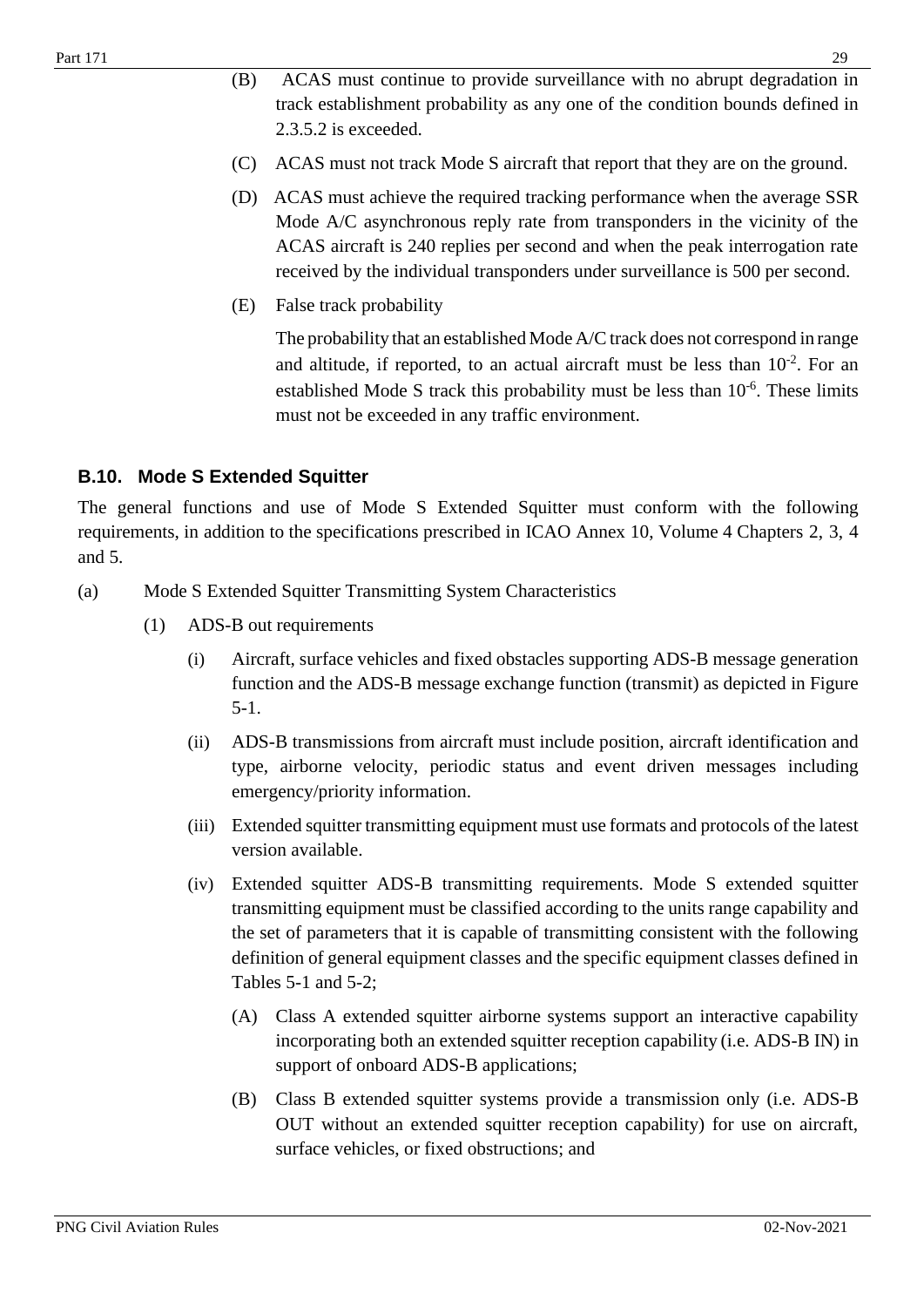- (C) Class C extended squitter systems have only a reception capability and thus have no transmission requirements.
- (5) Class A extended squitter system requirements. Class A extended squitter airborne systems must have transmitting and receiving subsystem characteristics of the same class (i.e. A0, A1, A2, or A3) as specified in 2.4.1.1 and 2.4.2.1.2
- (6) Control of ADS-B Out Operations.
	- (i) Protection against reception of corrupted data from the source providing the position must be satisfied b error detection on the data inputs and the appropriate maintenance of the installation.
	- (ii) If an independent control of the ADS-B OUT function is provided, then the operational state of the ADS-B OUT function must be provided to the flight crew, at all times.

#### <span id="page-29-0"></span>**B.11. Mode S Extended Squitter Receiving System Characteristics (ADS-B IN and TIS-B IN)**

As referred to in paragraph 2.4 on general functions and in addition to the use of Mode S Extended Squitter, detailed technical provisions for Mode S extended squitter receivers can be found within RTCA DO-260B/EUROCAE ED-102A, "Minimum Operational Performance Standards for 1 090 MHz Extended Squitter Automatic Dependent Surveillance – Broadcast (ADS-B) and Traffic Information Services – Broadcast (TIS B)".

## <span id="page-29-1"></span>**Appendix C – Communications**

#### <span id="page-29-2"></span>**C.1. Digital Data Communication Systems**

- (a) Aeronautical Telecommunication Network (ATN)
	- (3) Introduction.

The ATN is specifically and exclusively intended to provide digital data communications services to air traffic service provider organizations and aircraft operating agencies in support of:

- (i) air traffic services communications (ATSC) with aircraft;
- (ii) air traffic services communications between ATS units;
- (iii) aeronautical operational control communications (AOC); and
- (iv) aeronautical administrative communications (AAC).
- (4) The general requirements and the Standards and Recommended Practices in sections 3.4 to 3.8 of ICAO Annex 10 Volume III Part I Chapter 3 define the minimum required protocols and services that will enable the global implementation of the aeronautical telecommunications network (ATN).
- (3) ATN communication services must support ATN applications.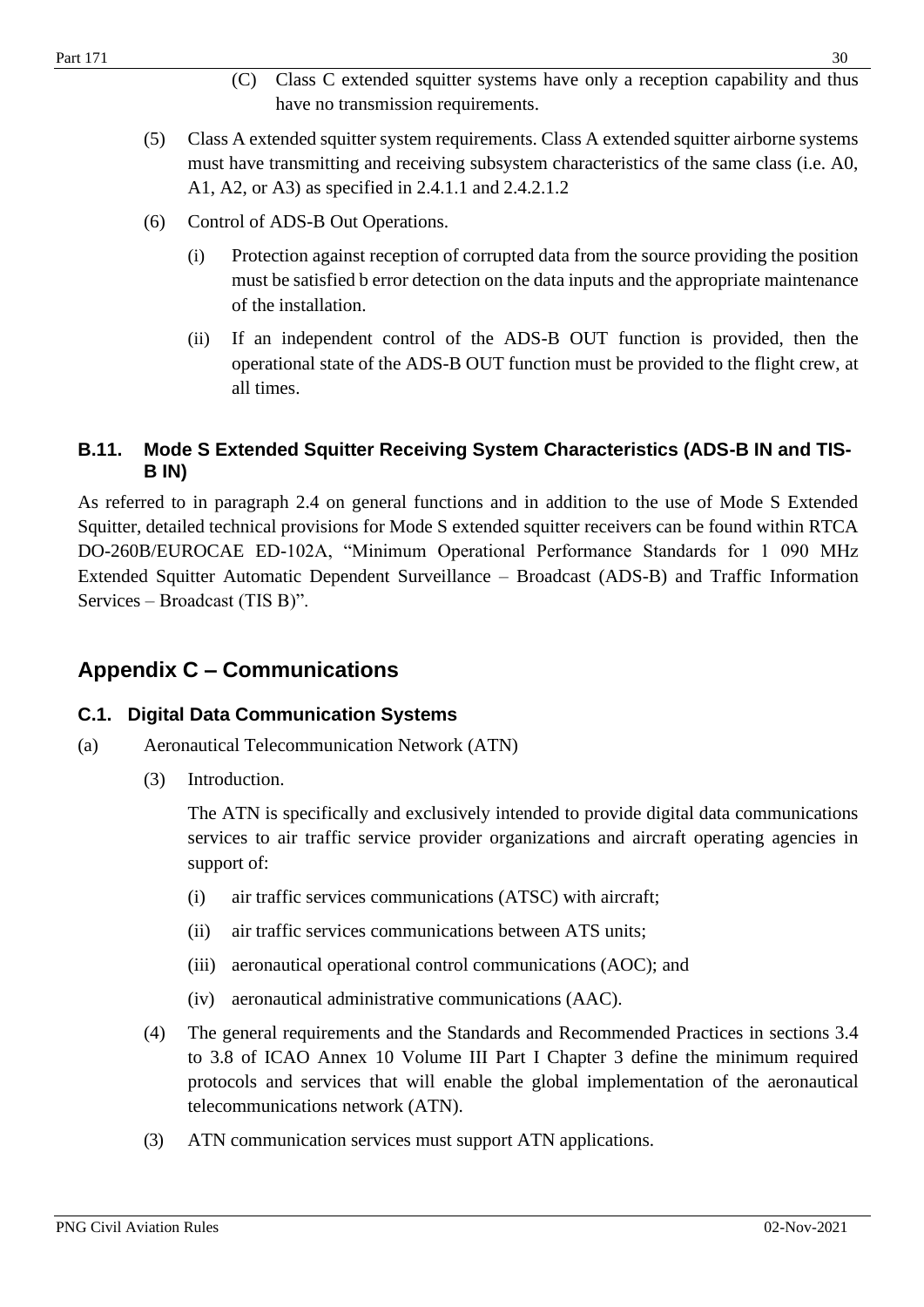- (5) General Requirements
	- (i) The ATN must either use International Organization for Standardization (ISO) communication standards for open systems interconnection (OSI) or use the Internet Society (ISOC) communications standards for the Internet Protocol Suite (IPS).

*Note 1. — ATN/IPS implementation is preferred for ground-ground networks. While ATN/OSI continues to be supported in air-ground networks, particularly when using VDL Mode 2, it is expected that future air-ground implementations will use the ATN/IPS.*

*Note 2. — Interoperability between interconnecting OSI/IPS networks is expected to be arranged prior to implementation.*

*Note 3. — Guidance material on interoperability between ATN/OSI and ATN/IPS is contained in Doc 9896.*

- (ii) The AFTN/AMHS gateway must ensure the interoperability of AFTN and CIDIN stations and networks with the ATN.
- (iii) An authorized path(s) must be defined on the basis of a predefined routing policy.
- (iv) The ATN must transmit, relay and deliver messages in accordance with the priority classifications and without discrimination or undue delay.
- (v) The ATN must provide means to define data communications that can be carried only over authorized paths for the traffic type and category specified by the user.
- (vi) The ATN must provide communication in accordance with the prescribed required communication performance (RCP).

*Note. — The* Manual on Required Communication Performance (RCP) *(Doc 9869) contains the necessary information on RCP.*

- (vii) The ATN must operate in accordance with the communication priorities defined in Table 3-1\* and Table 3-2.
- (viii) The ATN must enable exchange of application information when one or more authorized paths exist.
- (ix) The ATN must notify the appropriate application processes when no authorized path exists.
- (x) The ATN must make provisions for the efficient use of limited bandwidth subnetworks.
- (xi) The ATN must enable an aircraft intermediate system (router) to connect to a ground intermediate system (router) via different subnetworks.
- (xii) The ATN must enable an aircraft intermediate system (router) to connect to different ground intermediate systems (routers).
- (xiii) The ATN must enable the exchange of address information between applications.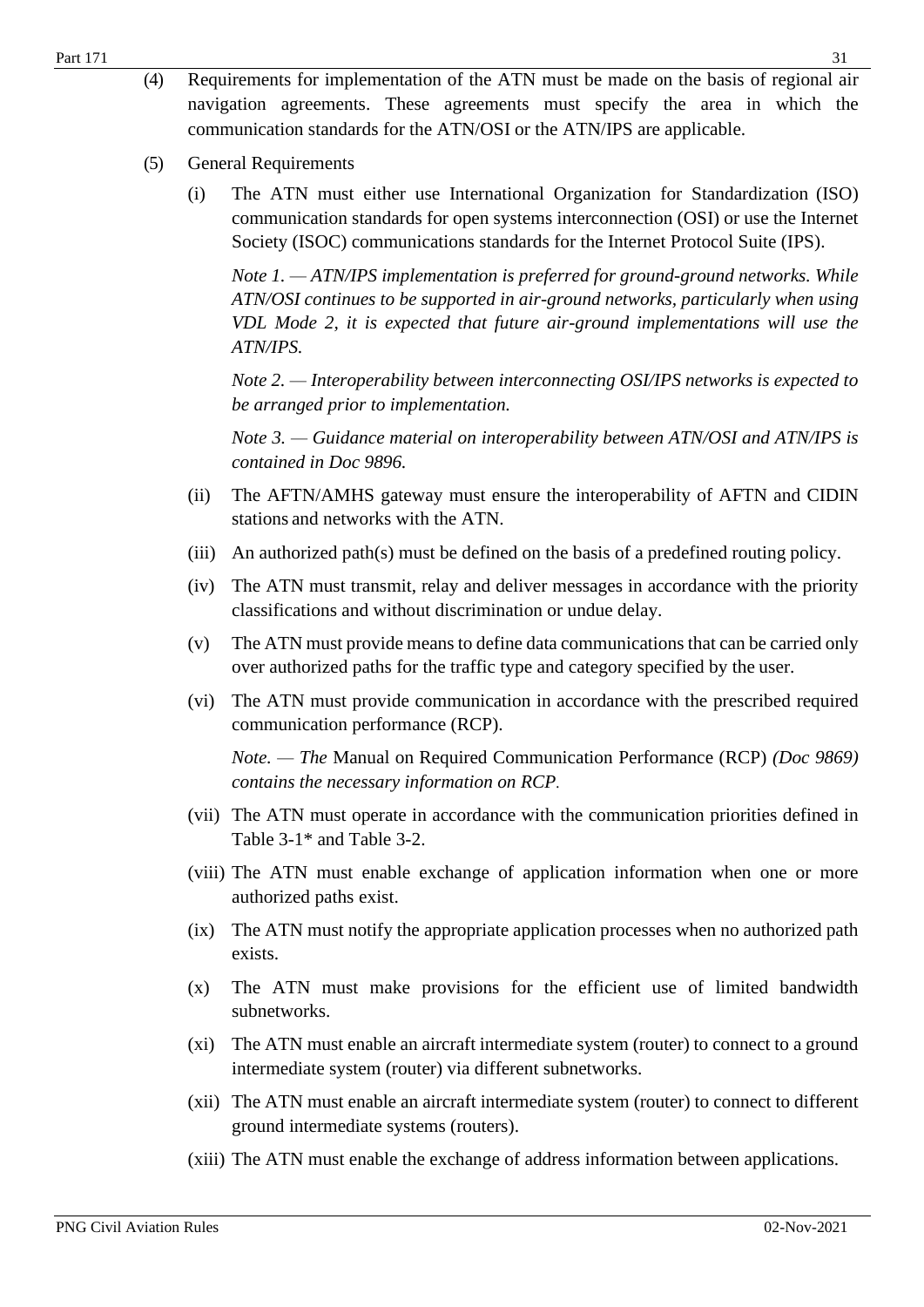(xiv) Where the absolute time of day is used within the ATN, it must be accurate to within 1second of coordinated universal time (UTC).

*Note. — The time accuracy value results in synchronization errors of up to two seconds.*

## <span id="page-31-0"></span>**C.1.1 SSR Mode S Air-Ground Data Link**

(a) General provisions

The general requirements set out below and the Standards and Recommended Practices in sections 5.2.2 to 5.3 of ICAO Annex 10 Volume III Part I Chapter 5 define the protocols and services that will enable the global provision of the Mode S Air-Ground Data links.

- (1) *Message categories.* The Mode S subnetwork must only carry aeronautical communications classified under categories of flight safety and flight regularity as specified in Annex 10, Volume II, Chapter 5, 5.1.8.4 and 5.1.8.6.
- (2) *Signals in space.* The signal-in-space characteristics of the Mode S subnetwork must conform to the provisions contained in Annex 10, Volume IV, Chapter 3, 3.1.2.
- (3) *Code and byte independency.* The Mode S subnetwork must be capable of code and by the independent transmission of digital data.
- (4) *Data transfer.* Data must be conveyed over the Mode S data link in segments using either standard length message (SLM) protocols or extended length message (ELM) protocols as defined in 3.1.2.6.11 and 3.1.2.7 of Annex 10, Volume IV.
- (5) *Bit numbering.* In the description of the data exchange fields, the bits must be numbered in the order of their transmission, beginning with bit 1. Bit numbers must continue through the second and higher segments of multi-segment frames. Unless otherwise stated, numerical values encoded by groups (fields) of bits must be encoded using positive binary notation and the first bit transmitted must be the most significant bit (MSB) (3.1.2.3.1.3 of Annex 10, Volume IV).
- (6) *Unassigned bits.* When the length of the data is not sufficient to occupy all bit positions within a message field or subfield, the unassigned bit positions must be set to 0.

## <span id="page-31-1"></span>**C.1.2 VHF Air-Ground Digital Link (VDL)**

#### (a) General provisions

- (1) The very high frequency (VHF) Digital Link (VDL) Mode 2 and the VDL Mode 4 provide data service capabilities. The VDL Mode 3 provides both voice and data service capabilities. The data capability is a constituent mobile subnetwork of the aeronautical telecommunication network (ATN). In addition, the VDL may provide non-ATN functions.
- (2) Standards and Recommended Practices are prescribed in ICAO Annex 10, Volume III Chapter 6 with Technical Specifications in Docs 9776, 9805 and 9816.
- (3) Sections 6.1.2 to 6.8.2 contain Standards and Recommended Practices for VDL Modes 2 and 3. Section 6.9 contains Standards and Recommended Practices for VDL Mode 4.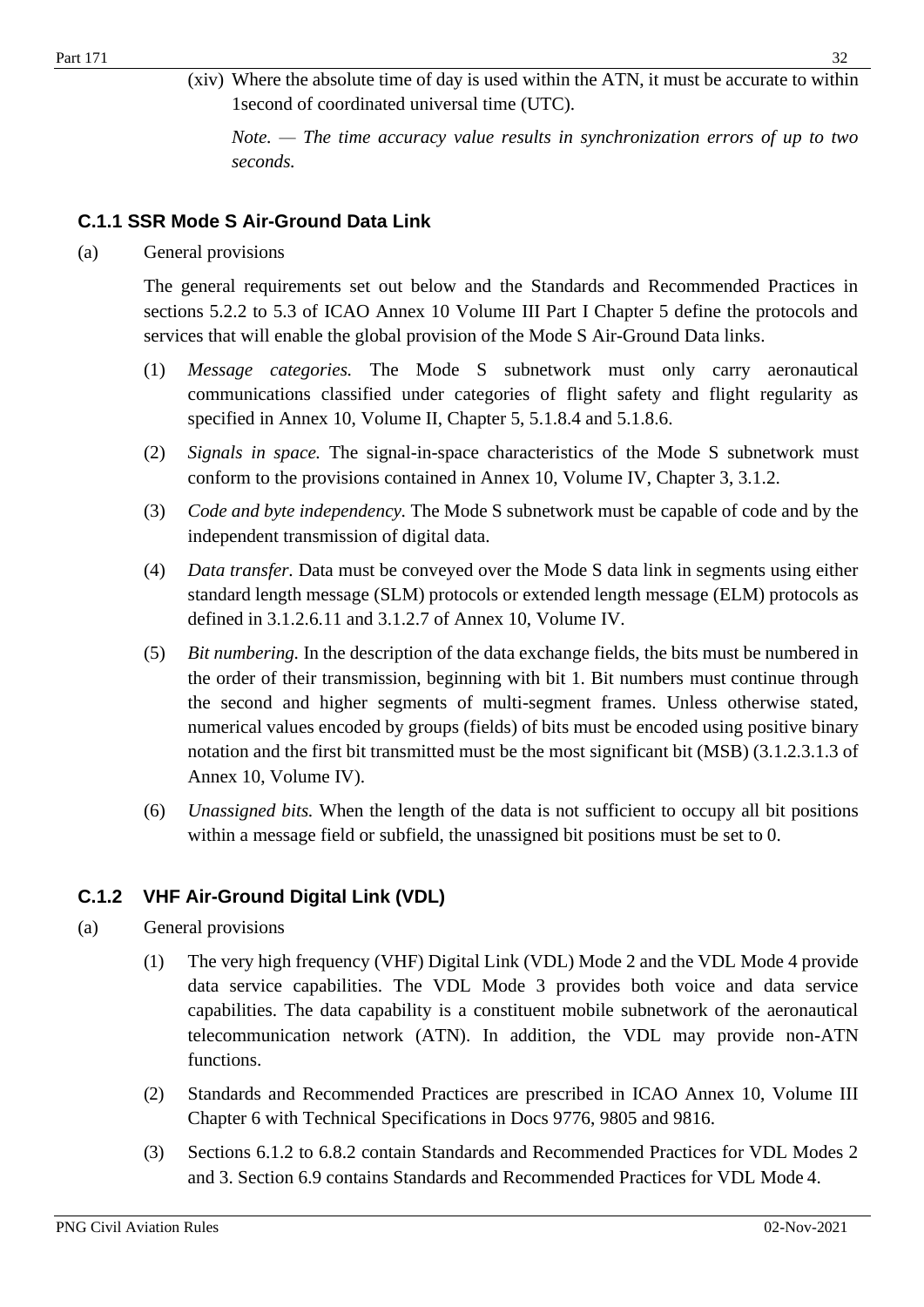- (b) Radio channels and functional channels.
	- (1) *Aircraft station radio frequency range*. An aircraft station must be capable of tuning to any of the channels in the range specified in ICAO Annex 10 Volume III Section 6.1.4.1 within 100 milliseconds after the receipt of an auto tune command. In addition, for VDL Mode 3, an aircraft station must be able to tune to any channel in the range specified in ICAO Annex 10 Volume III Section 6.1.4.1 within 100 milliseconds after the receipt of any tuning command.
	- (2) *Ground station radio frequency range*. A ground station must be capable of operating on its assigned channel within the radio frequency range detailed in 6.1.4.1.
	- (3) *Common signaling channel*. Frequency 136.975MHz must be reserved as a worldwide common signaling channel (CSC) for VDL Mode 2.
- (c) System capabilities
	- (1) *Data transparency*. The VDL system must provide code-independent, byte-independent transfer of data.
	- (2) *Broadcast*. The VDL system must provide link layer data broadcast services (Mode 2) and/or voice and data broadcast services (Mode 3). For VDL Mode 3, the data broadcast service must support network multicasting capability originating from the ground.
	- (3) *Connection management*. The VDL system must establish and maintain a reliable communications path between the aircraft and the ground system while allowing but not requiring manual intervention.

*Note. — In this context "reliable" is defined by the BER requirement specified in 6.3.5.1.*

- (4) *Ground network transition*. A VDL-equipped aircraft must transition from one ground station to another when circumstances dictate.
- (5) *Voice capability*. The VDL Mode 3 system must support a transparent, simplex voice operation based on a "Listen-Before-Push-To-Talk" channel access.

#### <span id="page-32-0"></span>**C.1.3 Air-ground VHF digital link communications system characteristics**

(a) The radio frequencies used must be selected from the radio frequencies in the band 117.975–137 MHz. The lowest assignable frequency must be 118.000 MHz, and the highest assignable frequency must be 136.975 MHz. The separation between assignable frequencies (channel spacing) must be 25 kHz.

*Note. — ICAO Annex 10 Volume V specifies that the block of frequencies from 136.9 – 136.975 MHz inclusive is reserved for VHF air-ground digital communications.*

(b) The design polarization of emissions must be vertical.

#### <span id="page-32-1"></span>**C.1.4 Aircraft Addressing system**

(a) General

The provisions of ICAO Annex 10 Volume III Chapter 9 prescribes the Aircraft addressing system as provided for by ICAO for States of Registry.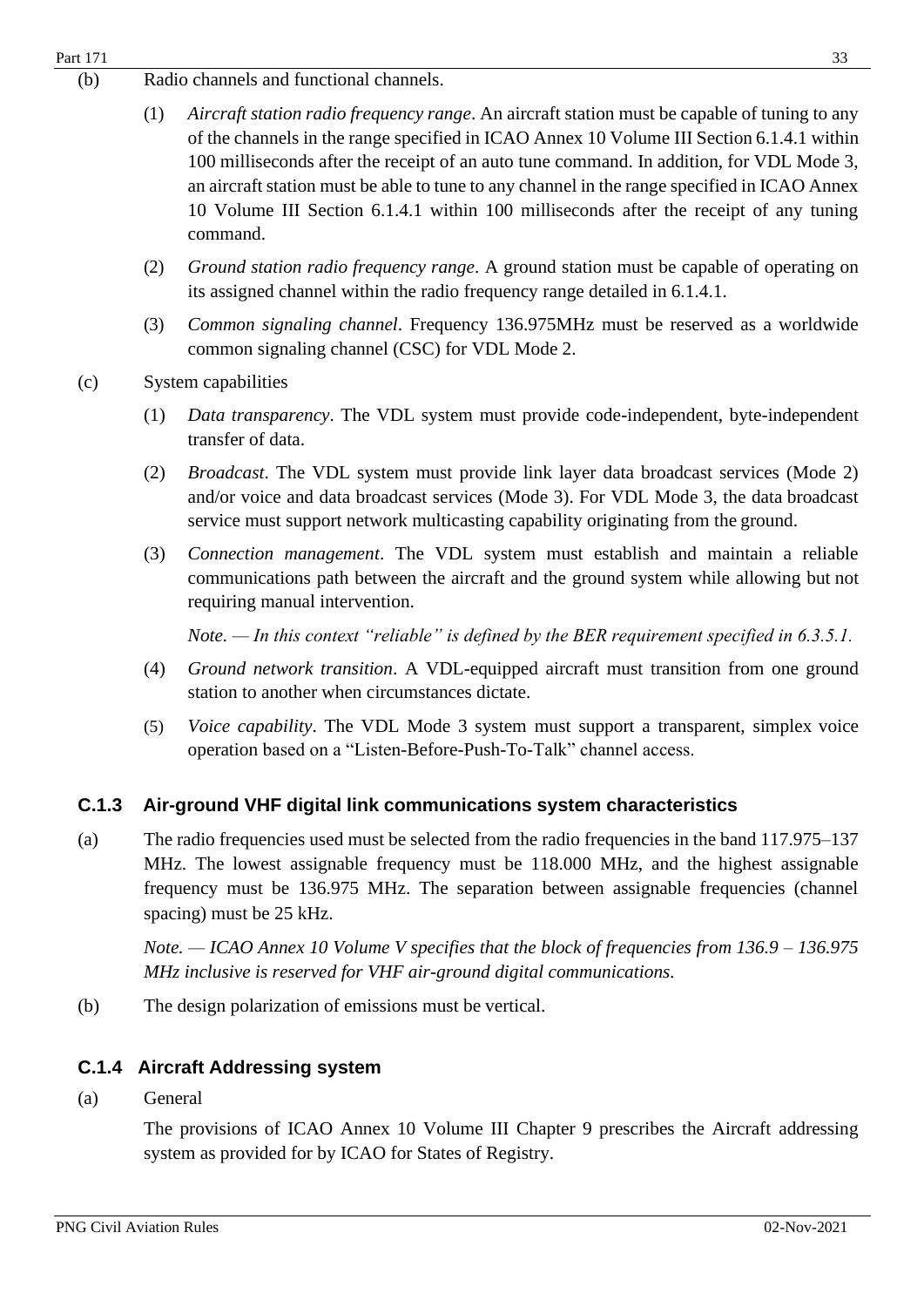- (1) Global communications, navigation and surveillance systems must use an individual aircraft address composed of 24 bits. At any one time, no address must be assigned to more than one aircraft. The assignment of aircraft addresses requires a comprehensive scheme providing for a balanced and expandable distribution of aircraft addresses applicable worldwide.
- (2) The aircraft address must be one of 16 777 214 twenty-four-bit aircraft addresses allocated by ICAO to the State of Registry or common mark registering authority and assigned as prescribed in the Appendix to this chapter.
- (3) Non-aircraft transponders that are installed on aerodrome surface vehicles, obstacles or fixed Mode S target detection devices for surveillance and/or radar monitoring purposes must be assigned 24-bit aircraft addresses.
- *(4) Note. — Under such specific conditions, the term "aircraft" can be understood as "aircraft (or pseudo-aircraft) or vehicle (A/V)" where a limited set of data is generally sufficient for operational purposes.*
- (5) Mode S transponders used under specific conditions stated in 3.5.1.1 must not have any negative impact on the performance of existing ATS surveillance systems and ACAS.

## <span id="page-33-0"></span>**C.2. Voice Communication Systems**

## <span id="page-33-1"></span>**C.2.1 General requirements Aeronautical Mobile Service.**

- (a) The general requirements for Air-Ground VHF communication system and characteristics are as set out below in addition to the Standards and Recommended Practices in sections 2.2 to 2.3.3.4 of ICAO Annex 10 Volume III Part II chapter 2.
- (b) The characteristics of the air-ground VHF communication system used in the International Aeronautical Mobile Service must be in conformity with the following specifications:
- (c) Radiotelephone emissions must be double sideband (DSB) amplitude modulated (AM) carriers. The designation of emission is A3E, as specified in the ITU Radio Regulations.
- (d) Spurious emissions must be kept at the lowest value which the state of technique and the nature of the service permit.

*Note. — Appendix S3 to the ITU Radio Regulations specifies the levels of spurious emissions to which transmitters must conform.*

(e) The radio frequencies used must be selected from the radio frequencies in the band 117.975 – 137 MHz. The separation between assignable frequencies (channel spacing) and frequency tolerances applicable to elements of the system must be as specified in Volume V.

*Note. — The band 117.975 – 132 MHz was allocated to the Aeronautical Mobile (R) Service in the ITU Radio Regulations (1947). By subsequent revisions at ITU World Administrative Radio Conferences the bands 132 – 136 MHz and 136 – 137 MHz were added under conditions which differ for ITU Regions, or for specified countries or combinations of countries (see RRs S5.203, S5.203A and S5.203B for additional allocations in the band 136 – 137 MHz, and S5.201 for the band 132* – *136 MHz).*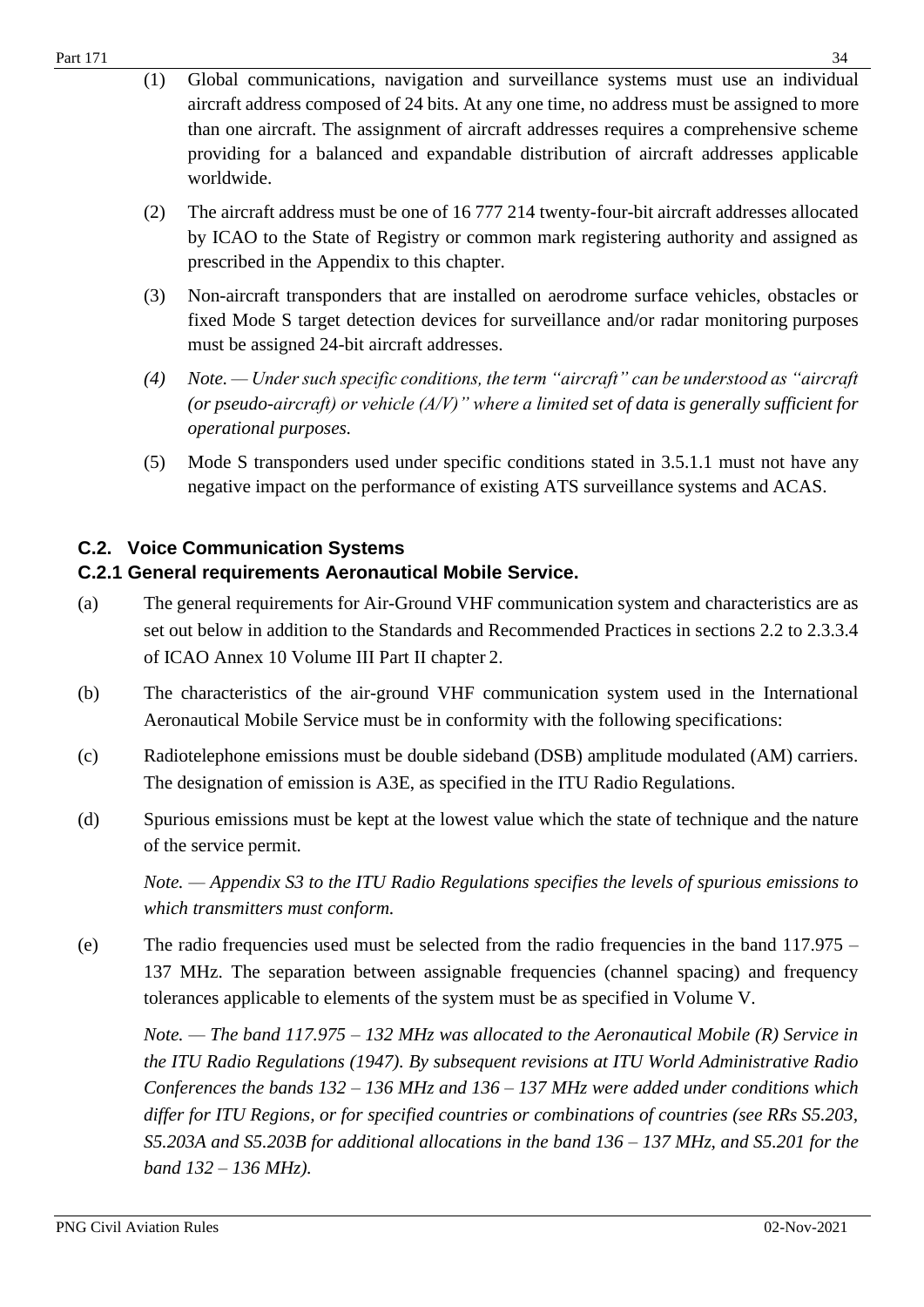(f) The design polarization of emissions must be vertical.

#### <span id="page-34-0"></span>**C.2.2 Single sideband (SSB) HF communication system characteristics for use in the aeronautical mobile service.**

The characteristics of the air-ground HF SSB system, where used in the Aeronautical Mobile Service, must be in conformity with the ICAO Annex 10 Volume III Part II Chapter 2 Section 2.4.1.1.1 to 2.4.1.9.

## <span id="page-34-1"></span>**C.2.3 Selective calling system (SELCAL)**

- (a) Where a SELCAL system is installed, the following system characteristics must be applied:
	- (1) Transmitted code. Each transmitted code must be made up of two consecutive tone pulses, with each pulse containing two simultaneously transmitted tones. The pulses must be of 1.0 plus or minus 0.25 seconds duration, separated by an interval of 0.2 plus or minus 0.1 second.
	- (2) Stability. The frequency of transmitted tones must be held to plus or minus 0.15 per cent tolerance to ensure proper operation of the airborne decoder.
	- (3) Distortion. The overall audio distortion present on the transmitted RF signal must not exceed 15 per cent.
	- (4) Per cent modulation. The RF signal transmitted by the ground radio station must contain, within 3 dB, equal amounts of the two modulating tones. The combination of tones must result in a modulation envelope having a nominal modulation percentage as high as possible and in no case less than 60 per cent.
	- (5) Transmitted tones. Tone codes must be made up of various combinations of the tones listed in the following table and designated by colour and letter as indicated:

| Designation | Frequency (Hz) |
|-------------|----------------|
| Red A       | 312.6          |
| Red B       | 346.7          |
| Red C       | 384.6          |
| Red D       | 426.6          |
| Red E       | 473.2          |
| Red F       | 524.8          |
| Red G       | 582.1          |
| Red H       | 645.7          |
| Red J       | 716.1          |
| Red K       | 794.3          |
| Red L       | 881.0          |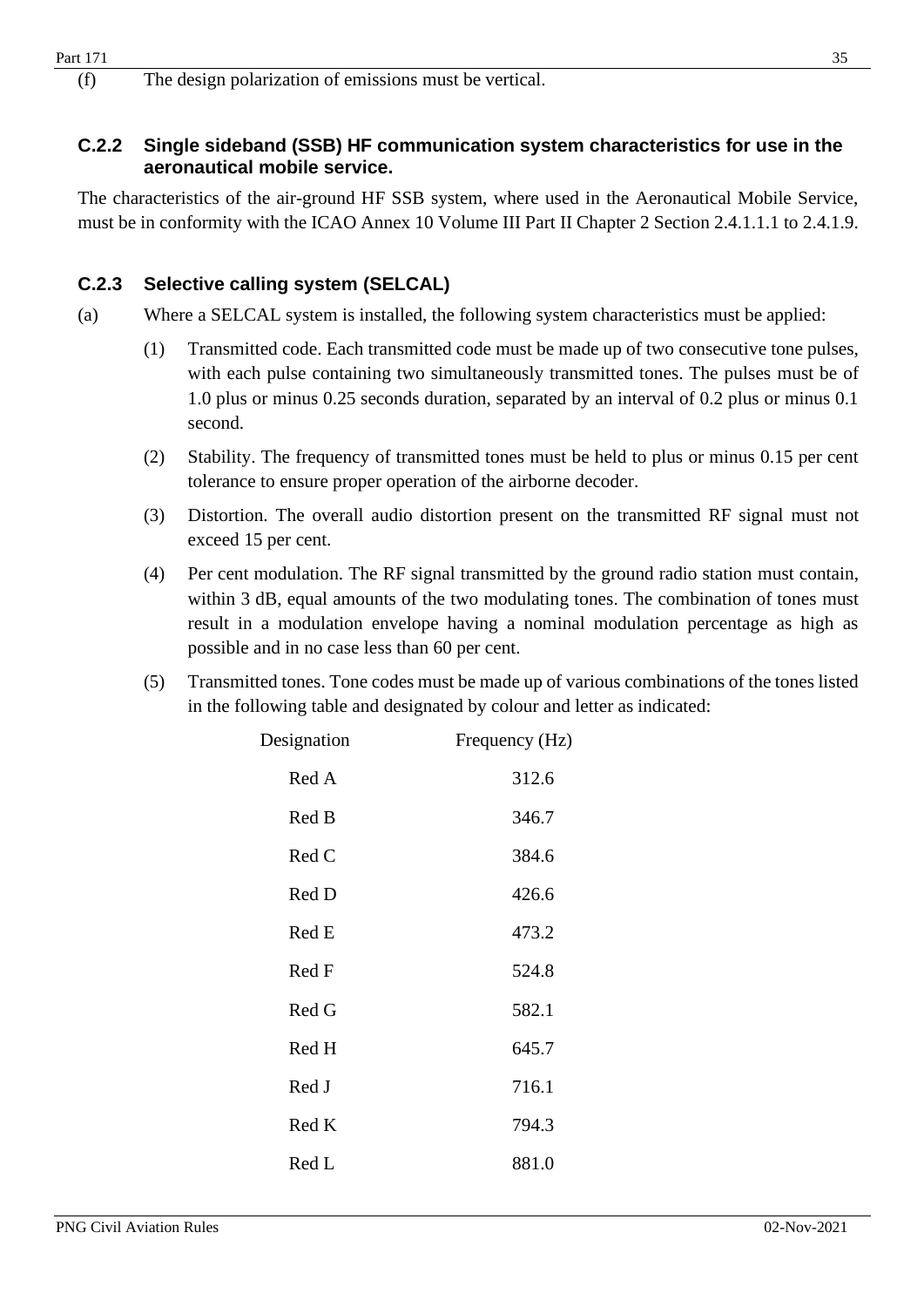| Red M | 977.2      |
|-------|------------|
| Red P | 1<br>083.9 |
| Red Q | 1<br>202.3 |
| Red R | 1<br>333.5 |
| Red S | 1<br>479.1 |

*Note 1. — It must be noted that the tones are spaced by Log–1 0.045 to avoid the possibility of harmonic combinations.*

*Note 2. — In accordance with the application principles developed by the Sixth Session of the Communications Division, the only codes at present used internationally are selected from the red group.*

*Note 3. — Guidance material on the use of SELCAL systems is contained in the Attachment to Part II.*

*Note 4.— The tones Red P, Red Q, Red R, and Red S are applicable after 1 September 1985, in accordance with 4.3.2.* 

(b) As from 1 September 1985, aeronautical stations which are required to communicate with SELCAL-equipped aircraft must have SELCAL encoders in accordance with the red group in the table of tone frequencies in paragraph (a)(5) above. After 1 September 1985, SELCAL codes using the tones Red P, Red Q, Red R, and Red S may be assigned.

#### **C.2.4. Aeronautical Speech Circuits**

**Technical provisions relating to international** aeronautical speech circuit switching and signaling for ground-ground applications is as prescribed in ICAO Annex 10 Volume III Part II Chapter 4 and Doc 9804.

- (a) The use of circuit switching and signaling to provide speech circuits to interconnect ATS units not interconnected by dedicated circuits must be by agreement between the Administrations concerned.
- (b) The application of aeronautical speech circuit switching and signaling must be made on the basis of regional air navigation agreements.
- (c) The ATC communication requirements defined in Annex 11, Section 6.2 must be met by implementation of one or more of the following basic three call types:
	- (1) instantaneous access;
	- (2) direct access; and
	- (3) indirect access.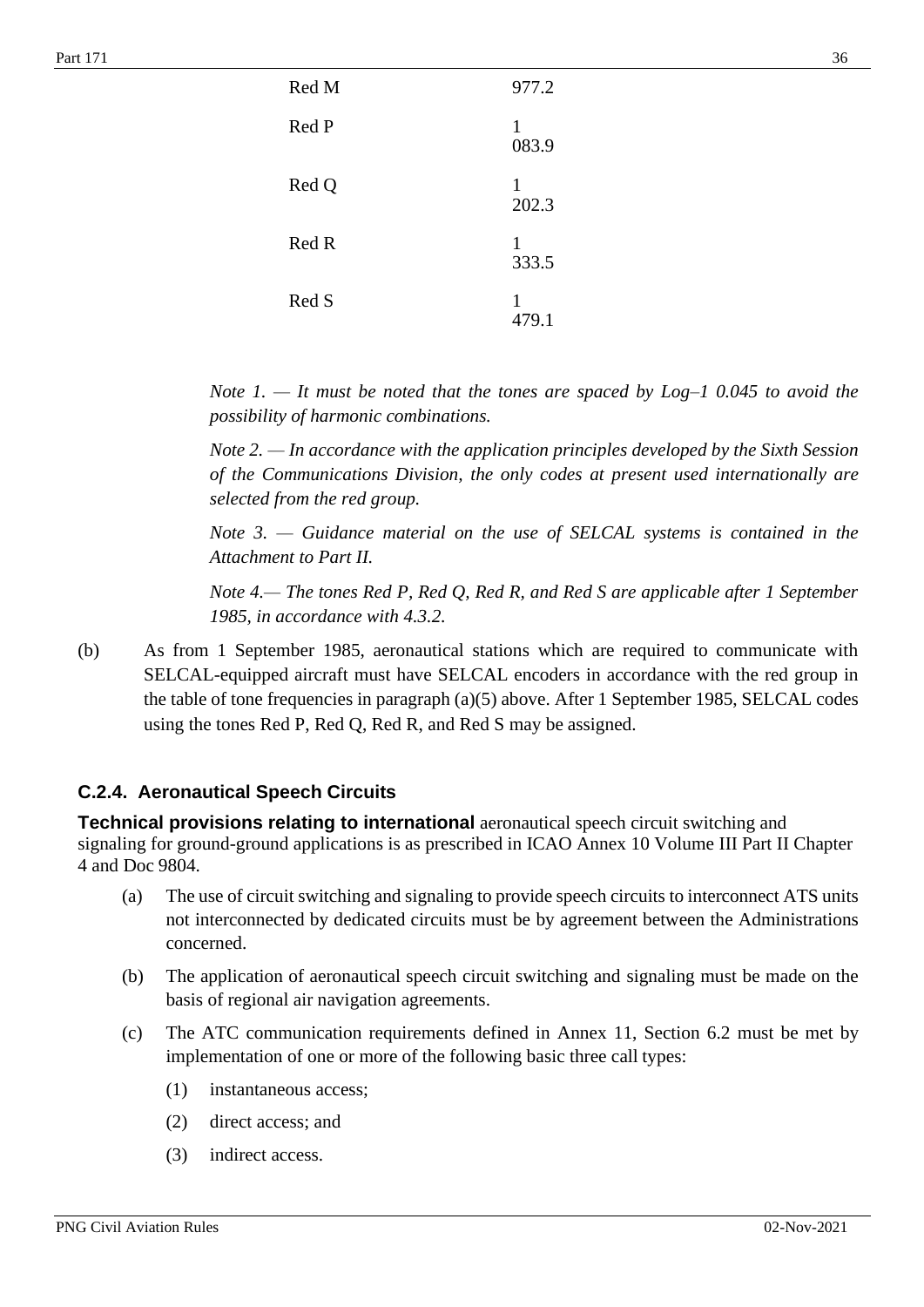- (d) In addition to the ability to make basic telephone calls, the following functions must be provided in order to meet the requirements set out in Annex 11:
	- (1) means of indicating the calling/called party identity;
	- (2) means of initiating urgent/priority calls; and
	- (3) conference capabilities.
- (e) The characteristics of the circuits used in aeronautical speech circuit switching and signaling must conform to appropriate ISO/IEC international standards and ITU-T recommendations.
- (f) Digital signaling systems must be used wherever their use can be justified in terms of any of the following:
	- (1) improved quality of service;
	- (2) improved user facilities; or
	- (3) reduce costs where quality of service is maintained.
- (g) The characteristics of supervisory tones to be used (such as ringing, busy, number unobtainable) must conform to appropriate ITU-T recommendations.
- (h) To take advantage of the benefits of interconnecting regional and national aeronauticalspeech networks, the international aeronautical telephone network numbering scheme must be used.

## **C.2.5 Emergency Locator Transmitter (ELT) For Search and Rescue**

(a) General

Technical provisions relating to Emergency Locator Transmitter (ELT) for search and rescue application is as prescribed in ICAO Annex 10 Volume III Part II Chapter 5 and Appendix.

(b) Until 1 January 2005, emergency locator transmitters must operate either on both 406 MHz and 121.5 MHz or on 121.5 MHz.

*Note. — From 1 January 2000, ELTs operating on 121.5 MHz will be required to meet the improved technical characteristics contained in section 5.2.1.8 of ICAO Annex 10 Volume III Part II Chapter 5.*

- (c) All installations of emergency locator transmitters operating on 406 MHz must meet the provisions of ICAO Annex 10 Volume III Part II Chapter 5.3.
- (d) All installations of emergency locator transmitters operating on 121.5 MHz must meet the provisions of ICAO Annex 10 Volume III Part II Chapter 5.2.
- (e) From 1 January 2005, emergency locator transmitters must operate on 406 MHz and 121.5 MHz simultaneously.
- (f) All emergency locator transmitters installed on or after 1 January 2002 must operate simultaneously on 406 MHz and 121.5 MHz.
- (g) The technical characteristics for the 406 MHz component of an integrated ELT must be in accordance with 5.3.
- (h) The technical characteristics for the 121.5 MHz component of an integrated ELT must be in accordance with 5.2.
- (i) A 406 MHz ELT register must be kept and register information regarding the ELT must be immediately available to search and rescue authorities. The register must be updated whenever necessary.